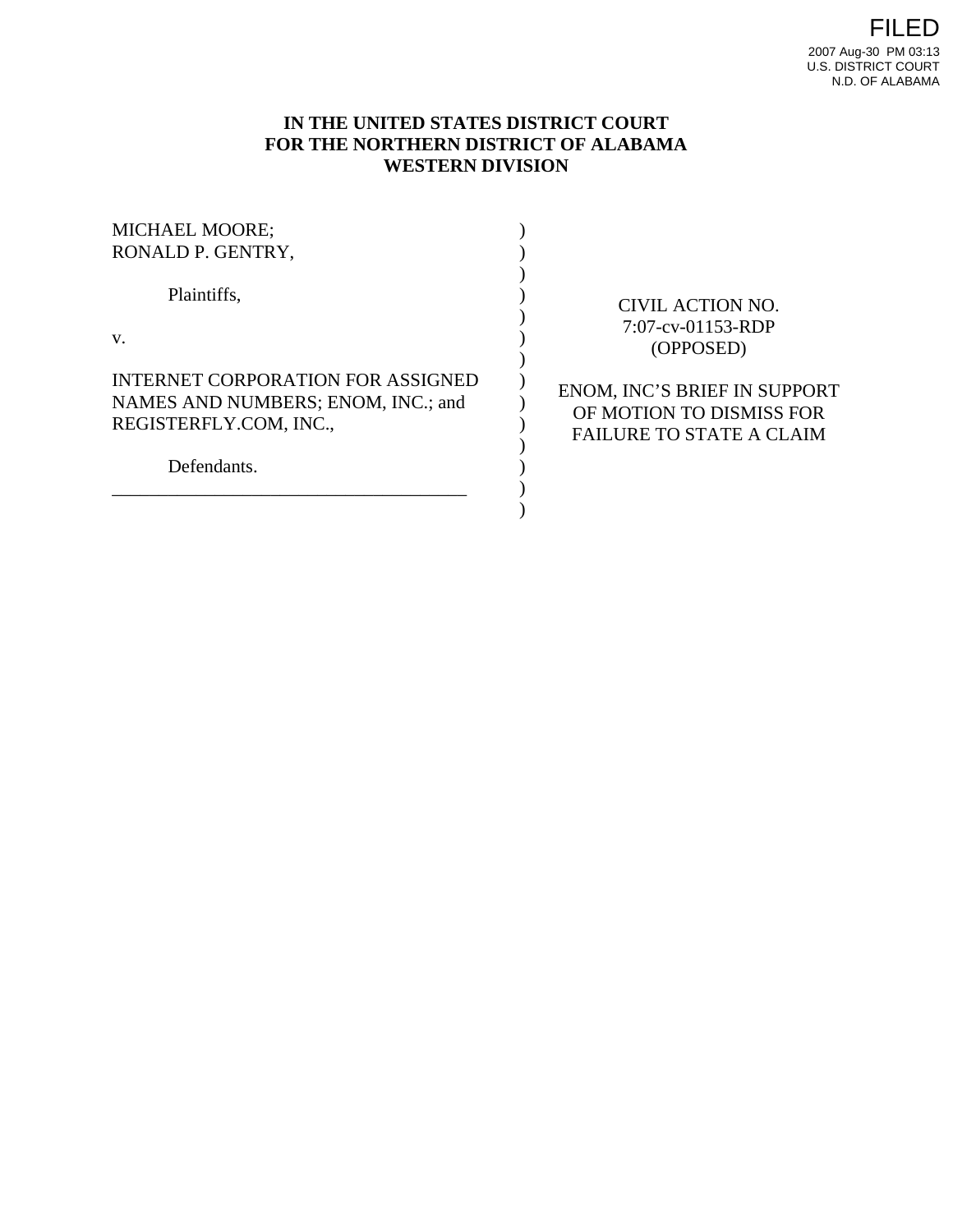# **Table of Contents**

| I.   |                |                  |                                                                                                                                      |                                                                  |  |
|------|----------------|------------------|--------------------------------------------------------------------------------------------------------------------------------------|------------------------------------------------------------------|--|
| II.  |                |                  |                                                                                                                                      |                                                                  |  |
| III. |                |                  |                                                                                                                                      |                                                                  |  |
|      | A.             |                  |                                                                                                                                      |                                                                  |  |
|      | <b>B.</b>      |                  |                                                                                                                                      |                                                                  |  |
|      | 1 <sub>1</sub> |                  |                                                                                                                                      |                                                                  |  |
|      |                |                  | a.                                                                                                                                   |                                                                  |  |
|      |                |                  | $\mathbf{b}$ .                                                                                                                       | Plaintiffs Have Not Alleged a Violation of the Antitrust         |  |
|      |                |                  | $\mathbf{c}$ .                                                                                                                       | That a Single Entity Controls the Legacy A Root Server Does      |  |
|      |                |                  | $\mathbf{d}$ .                                                                                                                       | The Challenged Dispute Resolution and Transfer Agreements        |  |
|      |                |                  | e.                                                                                                                                   |                                                                  |  |
|      | 2.             |                  | Plaintiffs' RICO Claims Should Be Dismissed Because They Have<br>Not Been Injured and They Fail to Plead Fraud with Particularity 14 |                                                                  |  |
|      |                |                  | a.                                                                                                                                   | Plaintiffs' Substantive RICO Claim Should Be Dismissed.  14      |  |
|      |                |                  | $\mathbf{b}$ .                                                                                                                       | Plaintiffs' RICO Conspiracy Claim Should Be Dismissed 17         |  |
|      | 3.             |                  |                                                                                                                                      | Plaintiffs' Misrepresentation Claim Should Be Dismissed.  18     |  |
|      |                |                  | a.                                                                                                                                   | Plaintiffs Complaint Fails to Identify any False Statements 18   |  |
|      |                |                  | $\mathbf b$ .                                                                                                                        |                                                                  |  |
|      |                | $\overline{4}$ . |                                                                                                                                      | Plaintiffs' Mail and Wire Fraud Claims Should Be Dismissed21     |  |
|      |                | 5.               |                                                                                                                                      |                                                                  |  |
|      |                | 6.               |                                                                                                                                      | Plaintiffs' Breach of Contract Claims Are Conclusory and Fail to |  |
| IV.  |                |                  |                                                                                                                                      |                                                                  |  |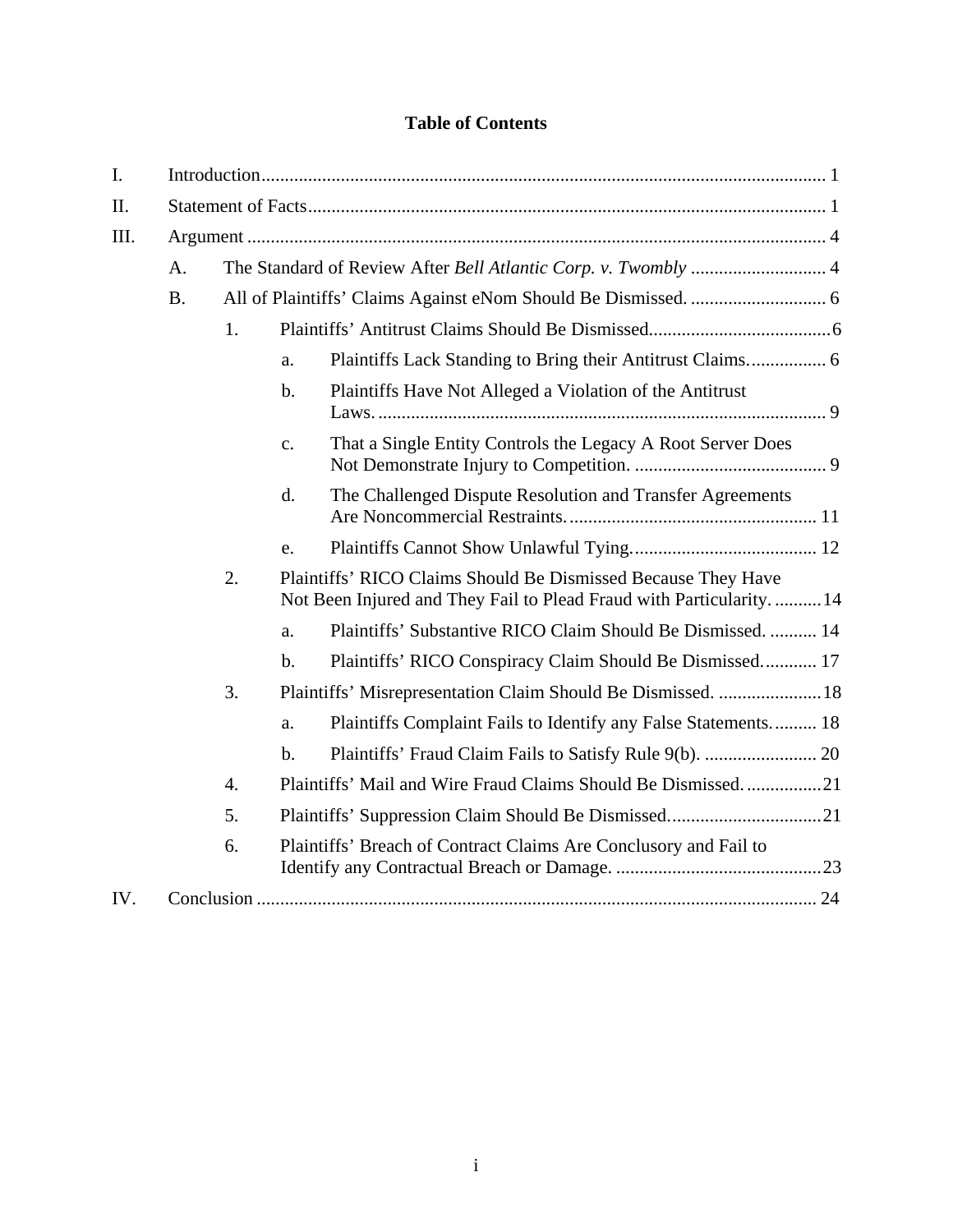## **I. Introduction**

Plaintiffs have sued eNom for actions eNom did not take. Plaintiffs claim eNom is liable for antitrust violations for actions allegedly imposed on all domain name registrars by the federal Department of Commerce pursuant to recommendations from the Internet Corporation For Assigned Names And Numbers (ICANN). Plaintiffs also attempt to plead RICO and other statutory and common law claims against eNom for acts taken by RegisterFly. None of the claims against eNom has merit.

*First*, plaintiffs' antitrust allegations fail to state a claim because plaintiffs lack standing to bring the claims, plaintiffs fail to allege an antitrust violation, they identify no injury to competition, the challenged ICANN-imposed agreements are noncommercial restraints, and plaintiffs have not adequately pleaded a tying claim.

*Second*, the RICO claims against eNom should be dismissed because plaintiffs fail to plead an injury to their business or property.

**Third**, the misrepresentation claim should be dismissed because plaintiffs do not identify any false statement by eNom.

*Fourth*, plaintiffs' mail and wire fraud claims should be dismissed because there is no federal private right of action under those statutes and because plaintiffs' failure to identify any fraud by eNom is fatal to this claim as well.

*Fifth*, plaintiffs' suppression claim should be dismissed because plaintiffs can point to no fact that eNom failed to disclose. Nor do plaintiffs identify facts showing eNom had a duty to disclose any of the allegedly omitted facts, or that eNom had knowledge of those facts.

*Sixth*, plaintiffs' breach of contract and breach of third-party contract claims should be dismissed because plaintiffs do not identify any contract term that eNom breached. For these reasons, eNom asks the Court to dismiss the claims against eNom.

### **II. Statement of Facts**

Pursuant to an agreement with the United States Department of Commerce, ICANN coordinates the Internet "Domain Name System" (DNS), the addressing system on which the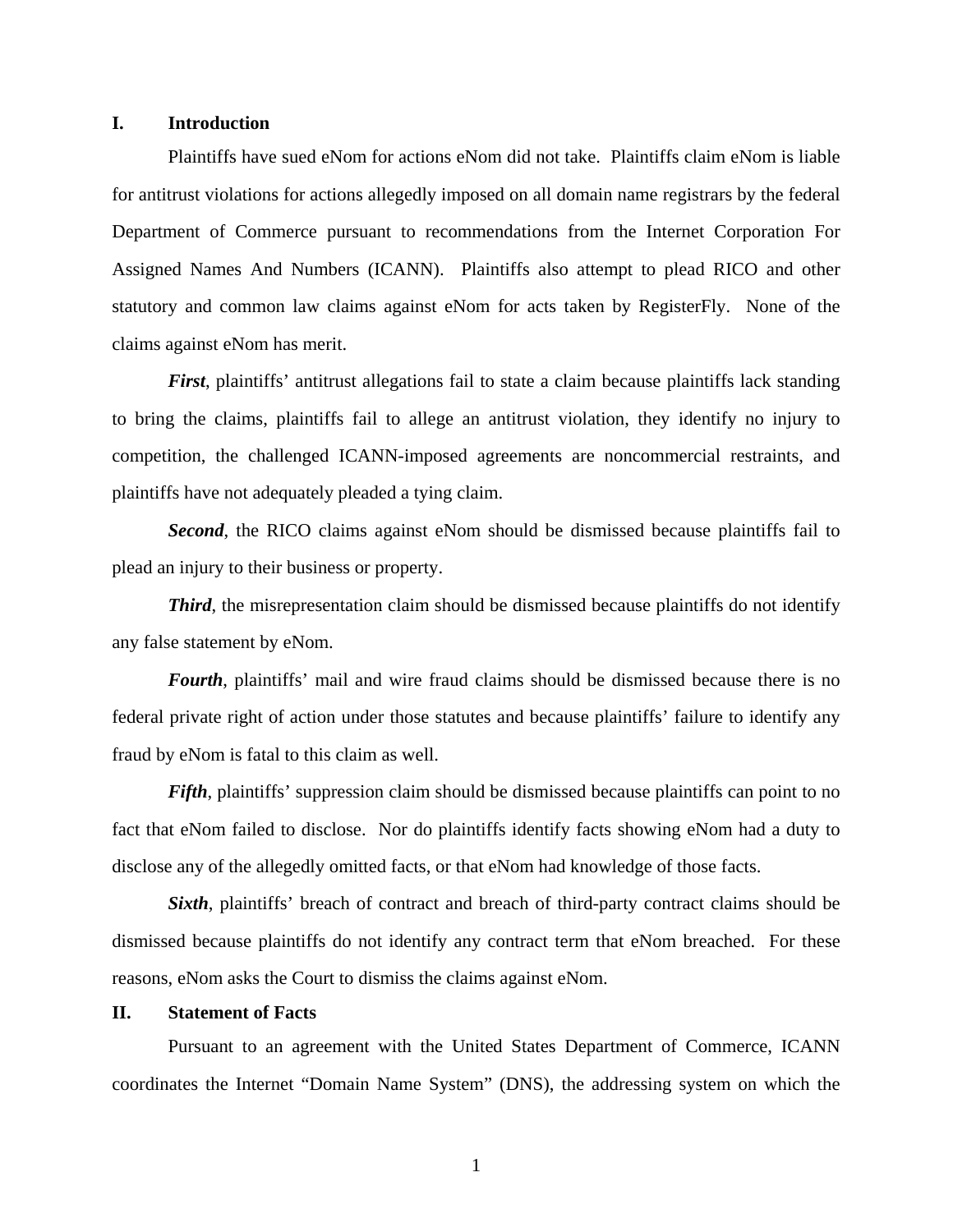internet depends to deliver and retrieve data." Amended Complaint ¶ 14. To register a domain name, a registrant must go through an ICANN-accredited domain name registrar. *Id.* ¶ 20.

eNom is an ICANN-accredited Internet domain name registrar. Am. Compl. ¶ 13. RegisterFly was also an ICANN accredited registrar in 2005-2006 but it sometimes operated as a reseller of eNom's domain name services. *Id.* ¶ 23. To become a reseller of eNom's domain name services, RegisterFly entered into eNom's Reseller Agreement (the "eNom RSA"). Am. Compl. ¶ 112 (alleging that eNom entered into contracts with RegisterFly and ICANN); *see*  Kane Decl.  $\P$  2.<sup>1</sup> Register Fly signed the eNom RSA on April 12, 2005, and assented to a "clickwrap<sup>"2</sup> revised version of the eNom RSA in 2006. *Id.* & Exs. 1 & 2 (2005 and 2006 eNom RSAs). Both versions of the RSA described the services eNom provided to RegisterFly,<sup>3</sup> specified that RegisterFly was responsible for providing customer service, billing and technical support to its customers, and classified RegisterFly as a non-agent independent contractor.<sup>4</sup> eNom had no control over RegisterFly's day-to-day operations. *Id.*, Ex. 1, § 13; Ex. 2, § 12(C).

RegisterFly had a standard contract that its customers entered into. Am. Compl. ¶ 109 (plaintiffs entered into contract with RegisterFly); *see* http://www.registerfly.com/info/terms.php (last checked August 23, 2007) Kane Decl. ¶ 3 & Ex. 4 (attaching agreement). That agreement set forth the terms and conditions Mr. Moore agreed to with RegisterFly. It stated that

<sup>&</sup>lt;sup>1</sup> To analyze the sufficiency of the Am. Complaint, the Court may consider the eNom RSA and other documents referred to in the Am. Complaint. *La Grasta v. First Union Sec., Inc.*, 358 F.3d 840, 845 (11th Cir. 2004).

 $2^2$  A "click-wrap" agreement is an online agreement that requires the user to assent to the agreement's terms by checking a box near an "I agree" statement. Services subject to such an agreement, such as eNom's, cannot be used absent assent. *See*, *e.g*., *Feldman v. Google*, No. 06- 2540, 2007 WL 966011, at \*4 (E.D. Pa. March 27, 2007).

<sup>&</sup>lt;sup>3</sup> The "Services" are defined in § 2(A) of each RSA. Kane Decl.  $\parallel$  2 & Exs. 1 & 2.

<sup>&</sup>lt;sup>4</sup> Section 13 of the 2005 eNom RSA and section 12(C) of the 2006 RSA, Kane Decl.  $\P$  2 & Exs. 1 & 2, provide: "Independent Contractors. The parties to this RSA are independent contractors …. Nothing contained in this RSA shall be deemed or construed to create for any purpose an … agency relationship between the parties."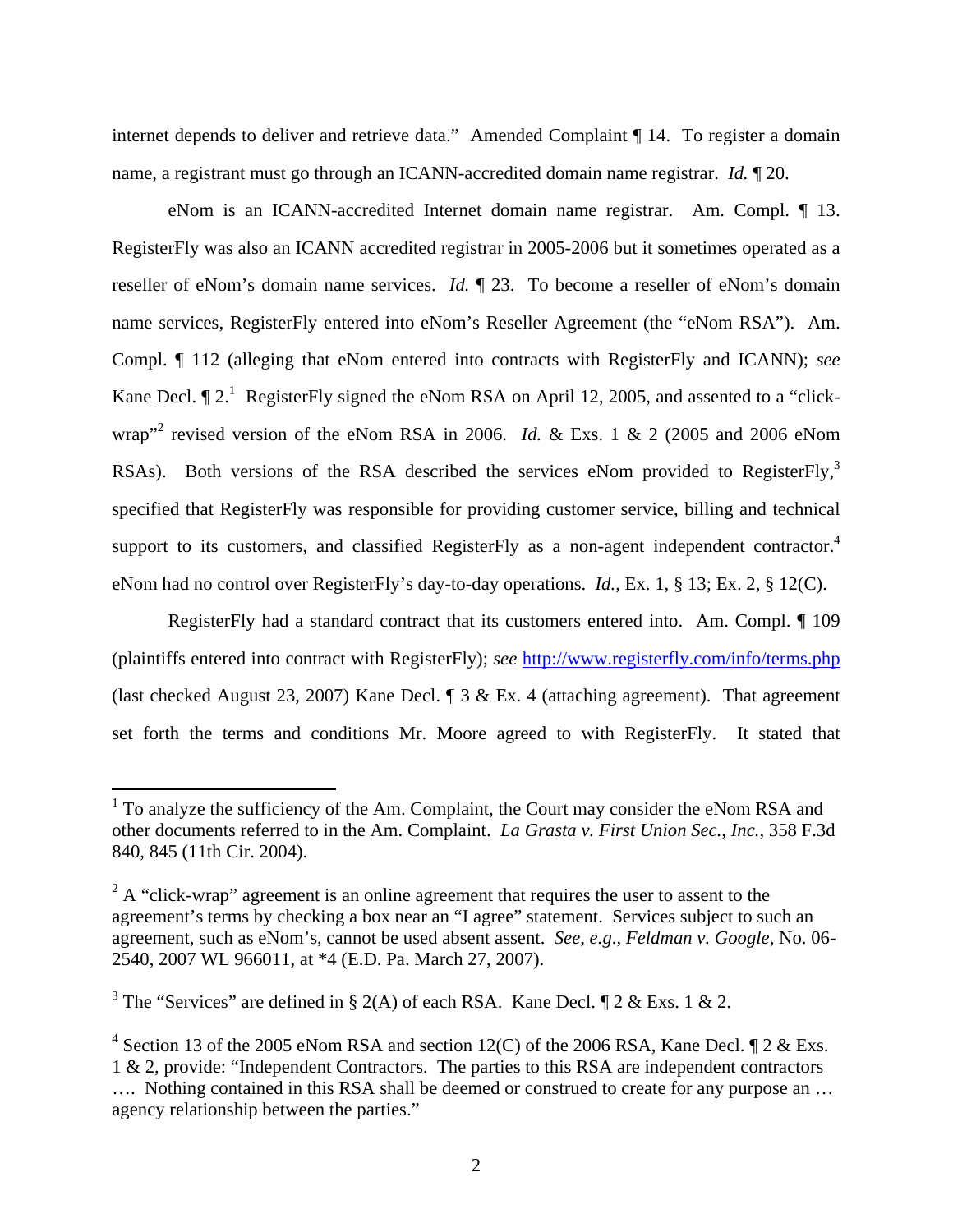RegisterFly "may resell the services of other registrars or 3rd party providers" and that customers were "bound by their terms and conditions when this situation occurs." *Id.* (first unnumbered paragraph). When a user clicked his mouse on the term "registrars" in the agreement posted on the RegisterFly web site in 2005-2006, eNom's Registration Agreement ("eNom's Terms and Conditions") appeared on the user's computer. Kane Decl. ¶ 3 & Ex. 3; *see* http://www.enom.com/terms/agreement.asp (last checked August 23, 2007). By these statements and through the hyperlink in the RegisterFly Agreement, eNom's Terms and Conditions were incorporated in the RegisterFly Agreement. eNom's Terms and Conditions are therefore binding on plaintiffs. *See*, *e.g*., *DeJohn v. The .TV Corp. Intern.*, 245 F. Supp. 2d 913, 916-19 (N. D. Ill. 2003) (enforcing domain name registrar's agreement incorporated by reference in reseller's online agreement). Plaintiffs acknowledge and rely on their contractual relationship with eNom. Am. Compl. ¶ 109.

Plaintiff Moore registered 109 internet domain names with RegisterFly in 2005. *Id.* ¶ 33. When Mr. Moore registered his domain names, he did so with RegisterFly, not eNom. *See* Kane Decl.  $\P$  4 & Ex. 6 (Jan. 18, 2006 email).<sup>5</sup> RegisterFly handled all customer service and billing issues for its customers, including Mr. Moore, and eNom provided "backend" services (i.e., DNS servers), which RegisterFly "used to facilitate the registration." *Id.* eNom had no access to any of RegisterFly's customer billing records. *Id.* The registrations were paid for by plaintiff Ronald Gentry, who did not register any domain names. Am. Compl. ¶ 35.

Plaintiffs claim that RegisterFly improperly charged Mr. Gentry's credit card between July 2005 and January 2006. *Id.* ¶ 36. Plaintiffs allege that Mr. Moore contacted RegisterFly to discuss those charges and eventually Mr. Gentry had his credit card company reverse the charges. *Id.* ¶¶ 36-39. As a result of this billing dispute, RegisterFly suspended Mr. Moore's account and demanded funds it claims he owed. *Id.* ¶¶ 40-41. Plaintiffs claim they paid the disputed amount to RegisterFly but that RegisterFly did not reactivate the account. *Id.* ¶ 42.

 $\overline{a}$ 

<sup>&</sup>lt;sup>5</sup> Plaintiffs rely on the emails between Mr. Moore and defendants. Am. Compl.  $\P\P$  43, 44, 49, 51, 52.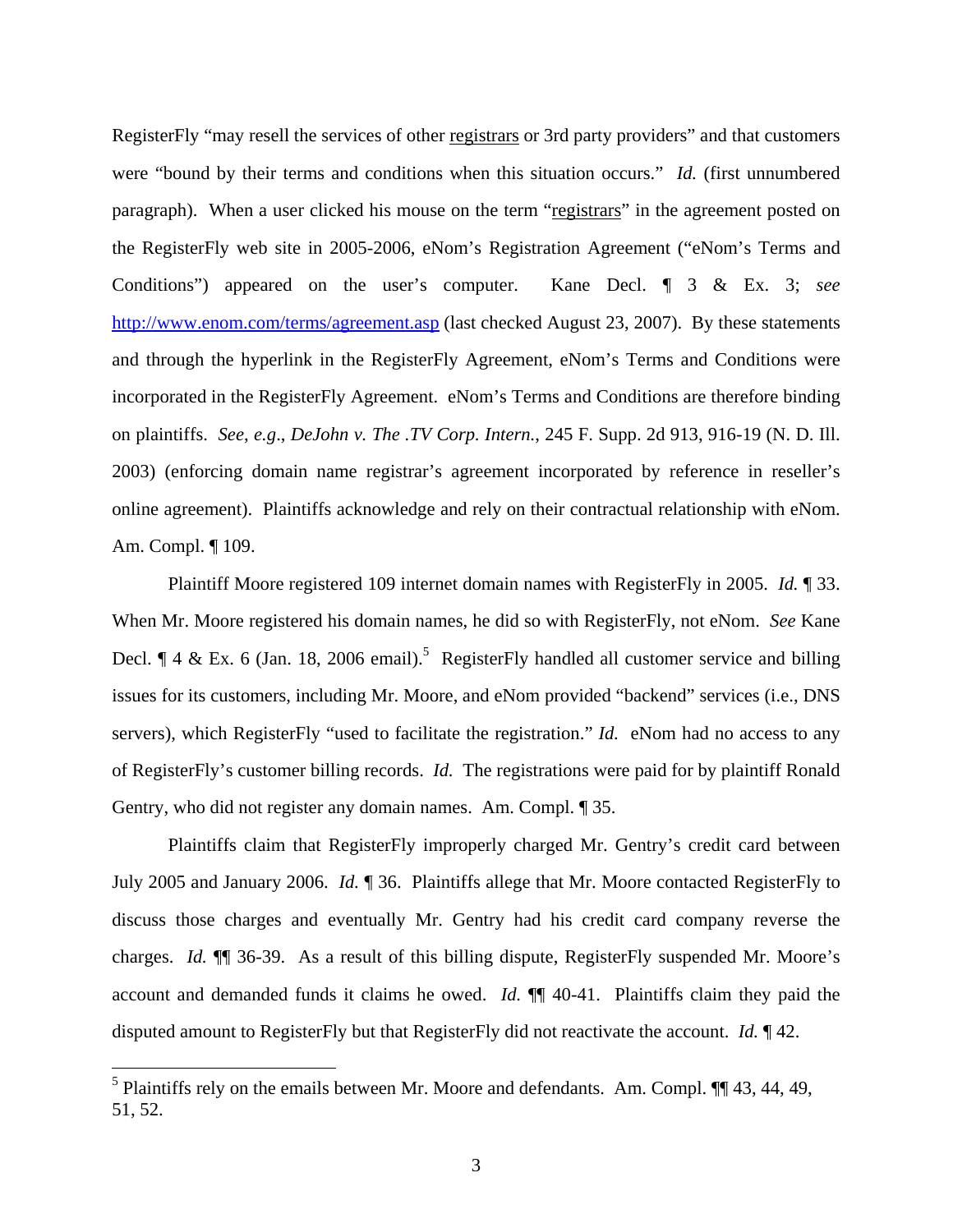Because RegisterFly suspended Mr. Moore's account, he was unable to renew the domain names as they came due, causing them to expire. *Id.* ¶ 46. During their attempts to resolve their billing dispute with RegisterFly, Mr. Moore contacted eNom through emails and registered letters, asking for assistance. *Id.* ¶ 43. eNom responded to several emails from Mr. Moore, each time explaining that RegisterFly was the company with which he had registered domain names, that eNom had no access to RegisterFly's billing records, that eNom had no ability to resolve billing disputes between RegisterFly and its customers, and that if Mr. Moore felt RegisterFly was not acting appropriately, he should contact ICANN. *Id.*; *see* Kane Decl. ¶ 4 & Exs. 5-7.

After Mr. Moore's rights in the domain names expired, Mr. Moore contacted eNom to attempt to get the domain names back. Am. Compl. ¶ 47. eNom explained that eNom "did not receive [a] renewal command [from RegisterFly] and [eNom was] not paid for the renewal of the domains." *Id.* ¶ 49. Because there was a 72-day redemption period to renew the registrations and because the domain names were registered through eNom's backend services, eNom advised Mr. Moore that, if he paid a renewal fee, eNom had "the authority to allow you to renew [the] domains directly through [eNom] if [he was] unable to facilitate the renewal through RegisterFly." *Id.* ¶¶ 47, 49. Rather than renew his domain names, Mr. Moore filed this action.

### **III. Argument**

### **A. The Standard of Review After** *Bell Atlantic Corp. v. Twombly*

The Eleventh Circuit has historically taken a literal approach to the statement in *Conley v. Gibson*, 355 U.S. 41, 45-46 (1957), that a district may grant a Rule 12(b)(6) motion *only* where it is established that the plaintiff "'can prove no set of facts in support of his claim which would entitle him to relief.'" *E.g.*, *Day v. Taylor*, 400 F.3d 1272, 1275 (11th Cir. 2005). The Supreme Court recently disavowed that approach in *Bell Atlantic Co. v. Twombly*, 127 S. Ct. 1955 (2007). The Court held "*Conley*'s 'no set of facts' language has been questioned, criticized, and explained away long enough," and that "this famous observation has earned its retirement." *Bell Atl*., 127 S. Ct. at 1969. "[F]actual allegations must be enough to raise a right to relief above the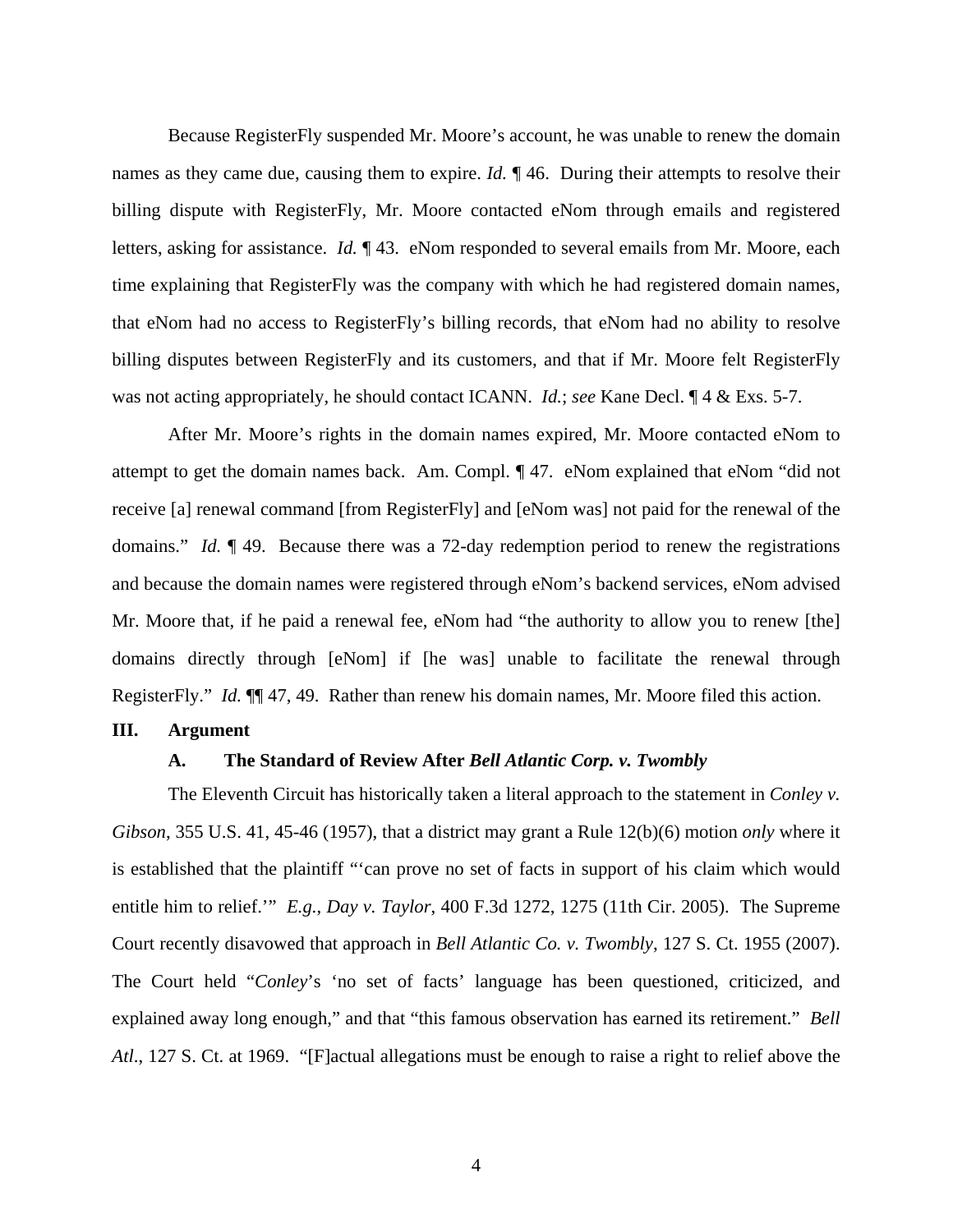speculative level" that existed under the *Conley* standard. *Id.* at 1965. <sup>6</sup> To survive a motion to dismiss, a complaint must contain "enough facts to state a claim of relief that is *plausible* on its face." *Bell Atl.*, 127 S. Ct. at 1974 (emphasis added). "[S]omething beyond the mere possibility" of a claim "must be alleged, lest a plaintiff with a 'largely groundless claim' be allowed to 'take up the time of a number of other people, with the right to do so representing an *in terrorem* increment of the settlement value." *Id.* at 1966 (citations omitted).

The Court should construe the Amended Complaint in the light most favorable to plaintiffs and accept the factual allegations, *Day*, 400 F.3d at 1275, but the Court "need only accept 'well-pleaded facts' and 'reasonable inferences drawn from those facts.'" *Gonzalez v. Reno*, 325 F.3d 1228, 1235 (11th Cir. 2003) (citations omitted). "[C]onclusory allegations, unwarranted factual deductions or legal conclusions masquerading as facts will not prevent dismissal." *Davila v. Delta Air Lines, Inc.*, 326 F.3d 1183, 1185 (11th Cir. 2003). *See also Bell Atl.*, 127 S. Ct. at 1964-65 ("a plaintiff's obligation to provide the 'grounds' for his 'entitlement to relief' requires more than labels and conclusions, and a formulaic recitation of the elements of a cause of action will not do") (citation omitted); *Marsh v. Butler County, Ala.*, 268 F.3d 1014, 1036 n.16 (11th Cir. 2001) ("court need not 'swallow plaintiff's invective hook, line and sinker; bald assertions, unsupportable conclusions, periphrastic circumlocutions, and the like need not be credited.'") (citation omitted).

To the extent that the Amended Complaint's allegations conflict with documents central to or referenced in the complaint, the documents control. *See Nishimatsu Constr. Co., Ltd. v. Houston Nat'l Bank*, 515 F.2d 1200, 1206-07 (5th Cir. 1975). A review of the Amended Complaint's allegations and the documents upon which plaintiffs rely in this case shows that plaintiffs have not "nudged their claims across the line from the conceivable to plausible, [and] their complaint must be dismissed." *Bell Atl.*, 127 S. Ct. at 1974.

<sup>&</sup>lt;sup>6</sup> Plausibility is acutely important in antitrust cases (such as *Bell Atl.*) because of the "potentially enormous expense of discovery" in such cases. *Bell Atl.*, 127 S. Ct. at 1967. "[A]a district court must retain the power to insist upon some specificity in pleading ...." *Id.* (citation omitted).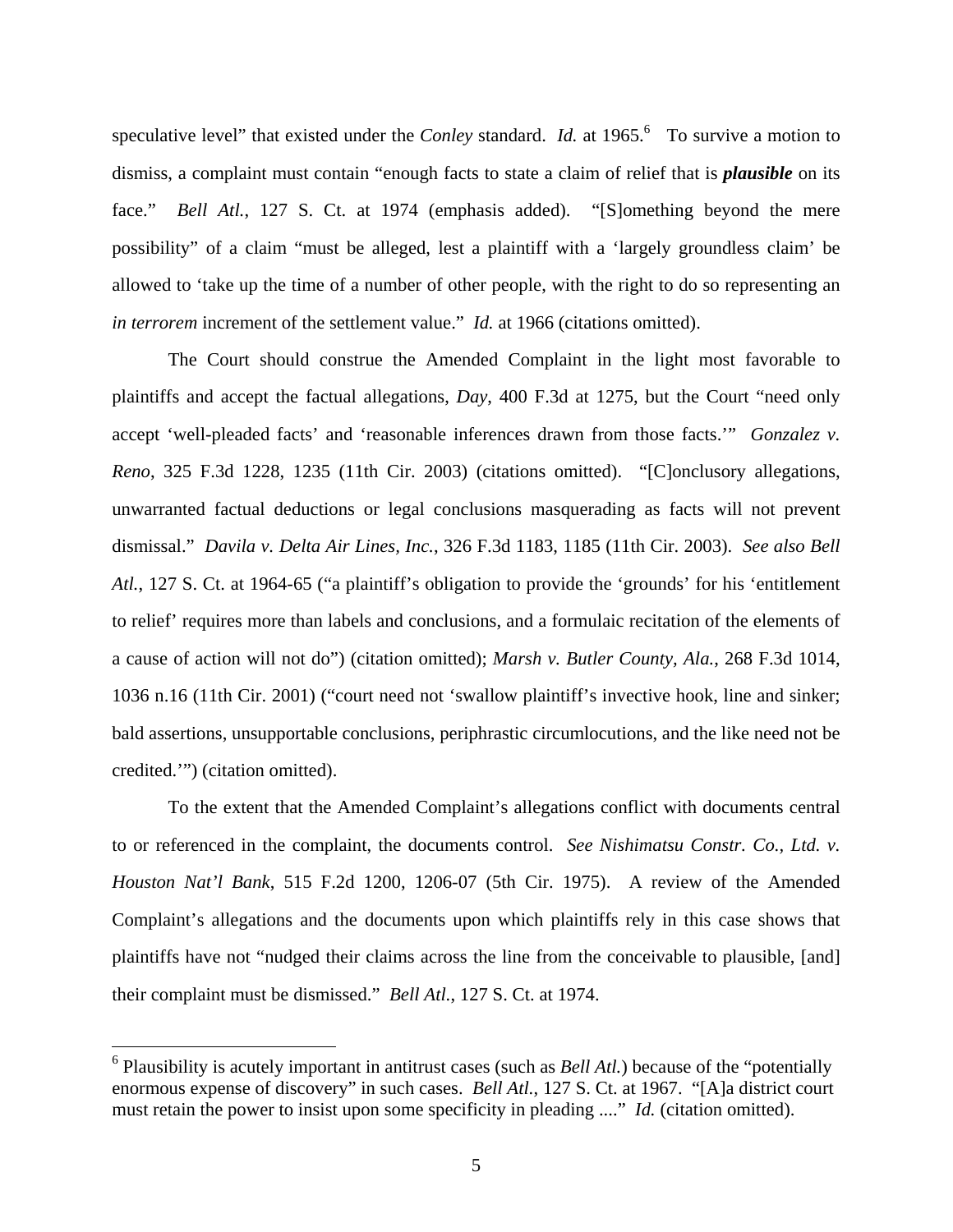#### **B. All of Plaintiffs' Claims Against eNom Should Be Dismissed.**

# **1. Plaintiffs' Antitrust Claims Should Be Dismissed.**

## **a. Plaintiffs Lack Standing to Bring their Antitrust Claims.**

Private antitrust suits may be brought only by persons injured "by reason of anything forbidden in the antitrust laws." 15 U.S.C. § 15(a). As a result, plaintiffs must allege facts sufficient to show "antitrust standing." *Assoc. Gen. Contractors of Cal., Inc. v. Cal. State Council of Carpenters*, 459 U.S. 519, 535 n.31 (1983) ("[T]he focus of the doctrine of 'antitrust standing' is somewhat different from that of standing as a constitutional doctrine…. [T]he court must make a further determination whether the plaintiff is a proper party to bring a private antitrust action. "); *Todorov v. HCA Healthcare Auth*., 921 F.2d 1438, 1448 (11th Cir. 1991) ("Antitrust standing is best understood in a general sense as a search for the proper plaintiff to enforce the antitrust laws.").

Private plaintiffs must plead and prove two elements to establish antitrust standing: "First, a court should determine whether the plaintiff suffered 'antitrust injury;' second, the court should determine whether the plaintiff is an efficient enforcer of the antitrust laws, which requires some analysis of the directness or remoteness of the plaintiff's injury." *Id.* Of course, an antitrust plaintiff must also satisfy "the general standing requirements that apply to all plaintiffs in federal court," *Gulf States Reorganization v. Nucor Corp.*, 466 F.3d 961, 966 (11th Cir. 2006), and demonstrate traditional causation. *Todorov*, 921 F.2d at 1459. A plaintiff's standing — antitrust and constitutional — is determined as a matter of law. *JES Properties, Inc. v. USA Equestrian, Inc.*, 458 F.3d 1224, 1228 (11th Cir. 2006).

Plaintiffs' theory of injury (based on eNom's agreements with ICANN) is that the Uniform Dispute Resolution Policy and Domain Transfer Agreement have limited non-price competition among domain name registrars and preserved ICANN's alleged monopoly power over the Legacy A root server, and that these restraints have caused prices of domain name registration to rise (presumably, though not explicitly, to supracompetitive levels). Yet plaintiffs nowhere allege that *they* have attempted to enter either the market for domain name registrars or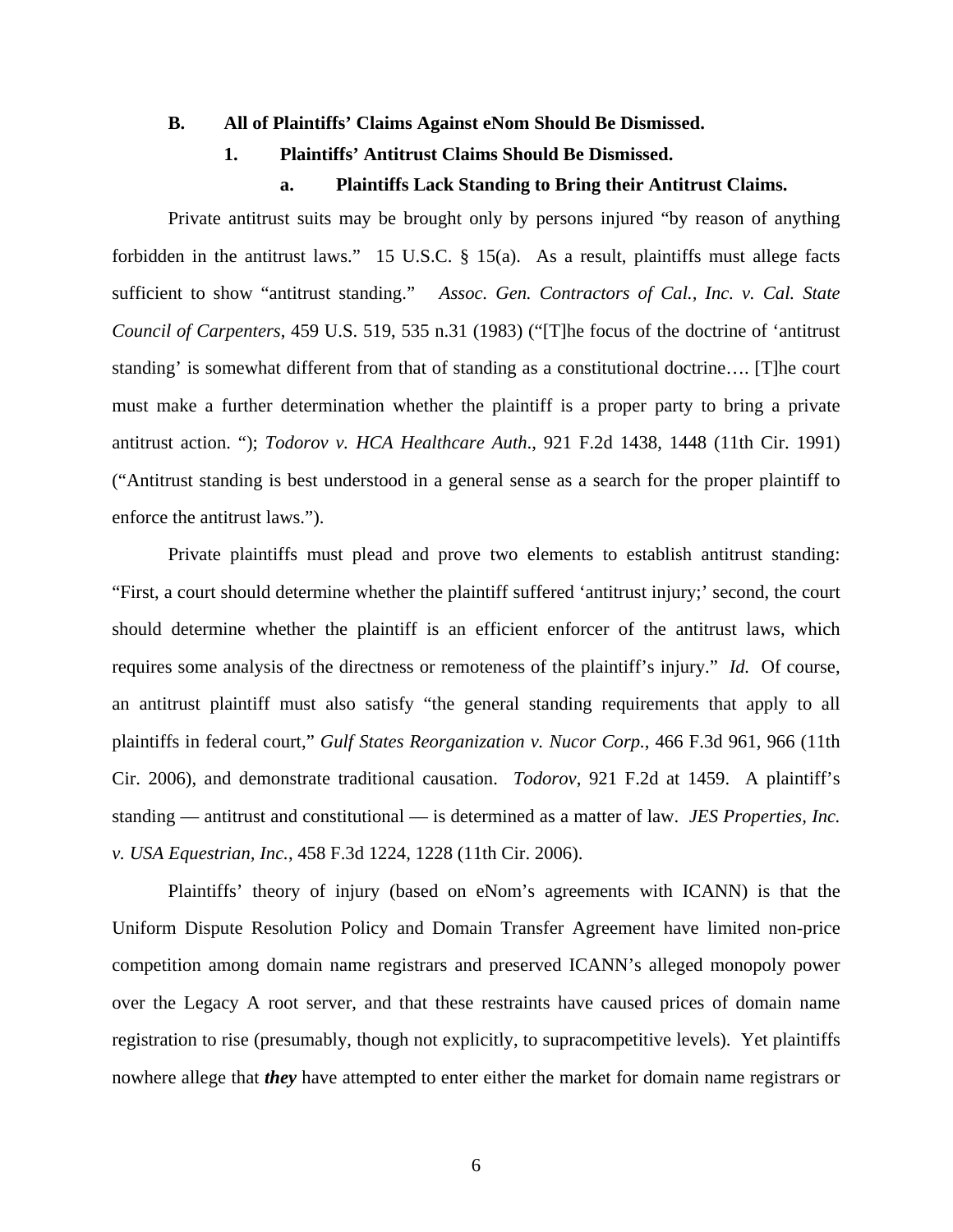the market for root servers. As a result, plaintiffs are not the most efficient enforcers of the antitrust laws based on this theory.<sup>7</sup>

The indirectness of plaintiffs' injury, the remoteness of the harm, the speculative nature of the injury, the potential for double recovery, and the existence of more direct victims of the alleged violation all weigh against a finding that plaintiffs would be efficient enforcers of the antitrust laws. *Assoc. Gen. Contractors*, 459 U.S. at 536–45; *Todorov*, 921 F.2d at 1451. There are several necessary links in the chain of causation from ICANN's alleged control of the Legacy A root server or its incorporation of dispute resolution rules into its agreements with registrars to the supracompetitive prices plaintiffs imply they have paid for domain names. The Amended Complaint omits several of those links, making the supposed connection between the alleged violation and injury speculative at best. "If what makes causation doubtful is the number or improbability of steps in the chain from alleged violation to injury, then dismissal for remoteness is in order." II PHILLIP A. AREEDA & HERBERT HOVENKAMP, ANTITRUST LAW ¶ 339b, at 326 (2d ed. 2000) ("AREEDA & HOVENKAMP"). In the wake of *Bell Atl.*, the implausibility of the causal link between injury (increased price) and the antitrust violation plaintiffs have alleged (exclusion of alternate roots and registrars) weighs heavily in favor of dismissal.

Moreover, plaintiffs' theory invites double recovery by plaintiffs, by excluded registrars, or would-be competitors in the root server "market." Under plaintiffs' theory, every registrar and registrant could sue for the same harm: registrars' and root server operators' exclusion from competition. Antitrust standing guards against exactly this type of "radiating injury":

<sup>&</sup>lt;sup>7</sup> For the reasons described in part III.B.1.c. (pages 9-10) below, plaintiffs also do not sufficiently allege injury to competition, the first element of standing analysis. Antitrust injury is "injury of the type the antitrust laws were intended to prevent and that flows from that which makes defendants' acts unlawful." *Brunswick Corp. v. Pueblo Bowl-o-Mat, Inc.*, 429 U.S. 477, 489 (1977). To demonstrate this element of standing, private plaintiffs "must plead and prove that the injury they have suffered derives from some anticompetitive conduct and is the type the antitrust laws were intended to prevent." *Todorov*, 921 F.2d at 1450. The Eleventh Circuit has warned, however, that courts should not dismiss on the grounds of standing when they mean that there has been no antitrust violation. *Levine v. Central Fla. Med. Affiliates, Inc.*, 72 F.3d 1538, 1545 (11th Cir. 1996). eNom therefore addresses plaintiffs' failure to plead antitrust injury below rather than in this section.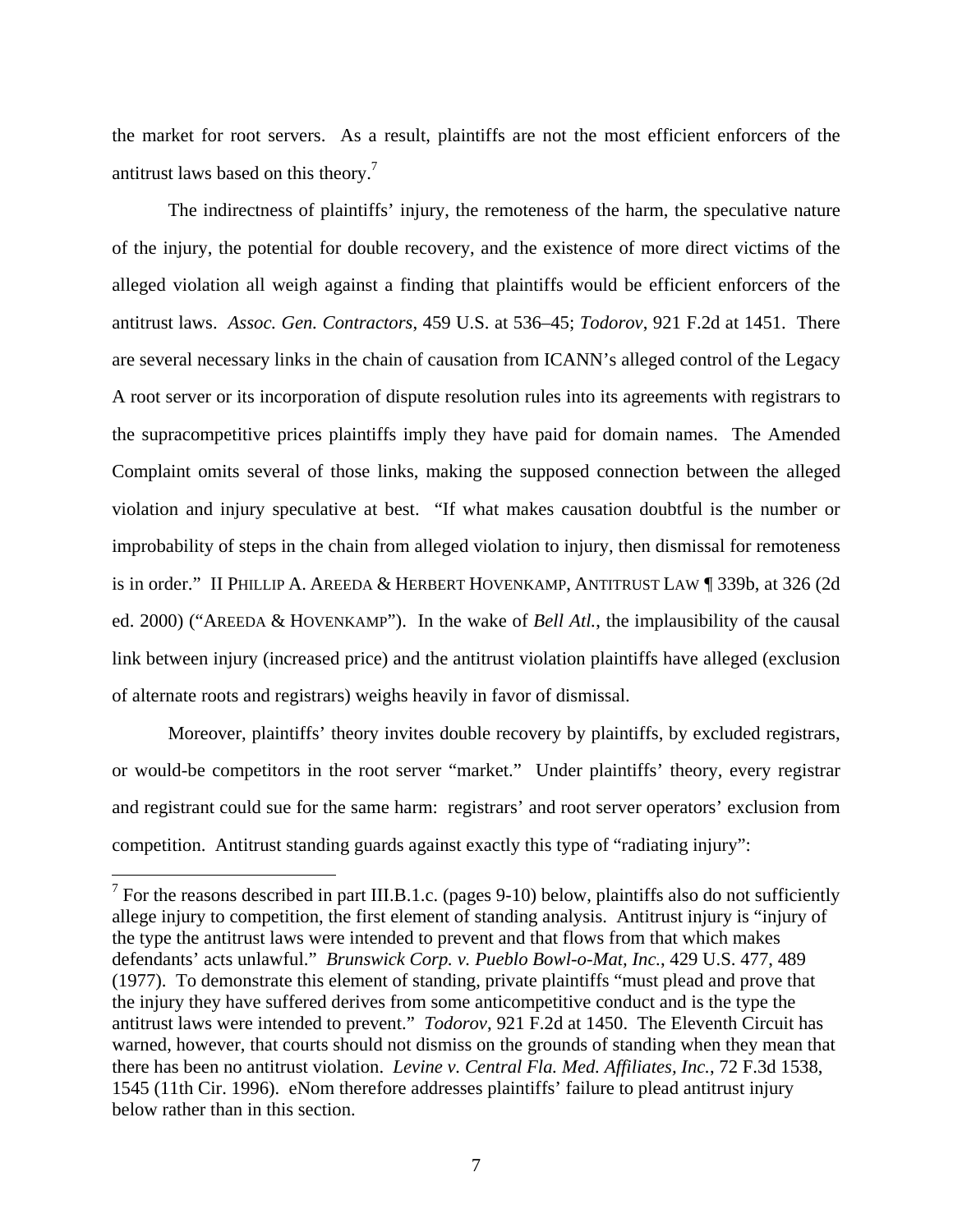[S]uch radiating injuries through the economy are far beyond the ability or willingness of antitrust courts to trace and measure. Accordingly, courts wisely insist not only that the plaintiffs' injury be caused by the antitrust violation, but that there be a suitable degree of proximity between cause and injury.

II AREEDA & HOVENKAMP ¶ 339a, at 326. Prevention of double recovery under such circumstances would require an enormously complex apportionment of damages. Prudential standing is lacking when there is "the risk of duplicative recoveries on the one hand, or the danger of complex apportionment damages on the other." *Assoc. Gen. Contractors*, 459 U.S. at 543-44.

These deficiencies demonstrate that there are plaintiffs better situated to challenge the antitrust violations, if any, that plaintiffs allege. Potential entrants into the market for alternate root servers (if any) and registrars seeking to operate without the Uniform Dispute Resolution Policy and Domain Transfer Agreement (if any) are the most efficient plaintiffs to challenge those alleged restraints. Those potential plaintiffs are "an identifiable class of persons whose self-interest would normally motivate them to vindicate the public interest in antitrust enforcement …." *Id.* at 542.

Stated another way, plaintiffs lack prudential antitrust standing because they are not "within that sector of the economy endangered by a breakdown of competitive conditions in a particular industry [nor are they] the target against which anticompetitive activity is directed." *Florida Seed Co. v. Monsanto Co.*, 105 F.3d 1372, 1374 (11th Cir. 1997) (quotation omitted) (affirming dismissal for lack of antitrust standing). The breakdown about which plaintiffs complain is within the alleged competition for alternate roots and dispute resolution mechanisms for registrars. The targets of those activities are the hypothetically excluded providers of alternate roots and registrars who supposedly do not wish to abide by the Uniform Dispute Resolution Policy and the Domain Transfer Agreement. Yet plaintiffs nowhere allege that *they* are such providers or registrars, that *they* were the target of such exclusion, or that *they* were customers within such markets. As a result, plaintiffs not only lack prudential standing, they do not have constitutional standing to attack such exclusion. *Gas Utils. Co. of Ala., Inc. v. Southern Natural Gas Co.*, 996 F.2d 282, 283 (11th Cir. 1993) (*per curiam*) ("The law clearly requires a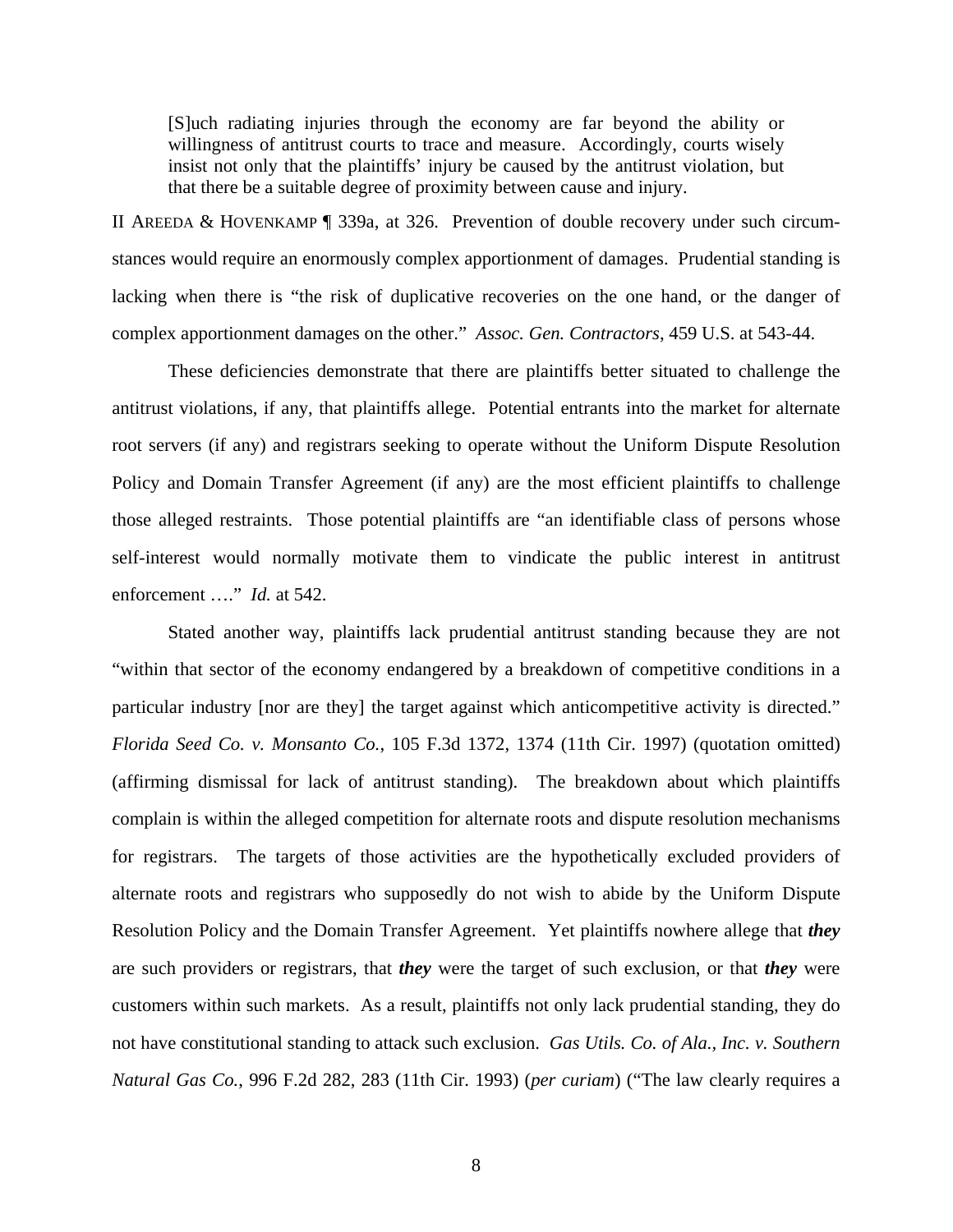showing of a intention and preparedness to enter the business to give a plaintiff a cause of action for being foreclosed from the market.").

### **b. Plaintiffs Have Not Alleged a Violation of the Antitrust Laws.**

There are three elements to a Sherman Act, Section 1 claim: (1) a contract, combination or conspiracy, (2) that unreasonably restrains trade, and (3) impacts interstate commerce. *E.g.*, *Retina Assocs. v. Southern Baptist Hosp.*, 105 F.3d 1376, 1380 (11th Cir. 1997). While an alleged restraint of trade may either be "*per se*" unreasonable or unreasonable under the "rule of reason," *FTC v. Indiana Fed'n of Dentists*, 476 U.S. 447, 457-58 (1986), the merits of plaintiffs' Complaint are properly analyzed under the rule of reason. *Leegin Creative Leather Prods., Inc. v. PSKS, Inc.*, 127 S. Ct. 2705, 2712-13 (2007) (stating that rule of reason is the standard for analyzing claims under § 1; *per se* treatment is the exception).

Recovery under the rule of reason requires proof of "(1) an anticompetitive effect of the defendant's conduct on the relevant market, and (2) that the conduct has no procompetitive benefit or justification." *Levine v. Central Fla. Med. Affiliates, Inc.*, 72 F.3d 1538, 1551 (11th Cir. 1996). Because plaintiffs' theory does not allege an actual or potential violation of the antitrust laws, there can be no anticompetitive effect and they have not stated a claim for relief under the Sherman Act. *E.g.*, *Spanish Broadcasting Sys. of Fla., Inc. v. Clear Channel Commc'ns*, 376 F.3d 1065, 1072-74 (11th Cir. 2004) (affirming dismissal of antitrust claim where plaintiff failed to allege an injury to competition); *Nat'l Indep. Theatre Exhibitors, Inc. v. Buena Vista Distrib. Co.*, 748 F.2d 602, 607 (11th Cir. 1984) (stating that a violation of the antitrust laws is a prerequisite to a private antitrust action).

# **c. That a Single Entity Controls the Legacy A Root Server Does Not Demonstrate Injury to Competition.**

The mere fact that VeriSign controls the Legacy A root server  $\delta$  is not an injury to competition because there can only be one supplier of this service if the Internet is to function

 $\overline{a}$ 

 $8$  Although plaintiffs allege that ICANN controls entry onto the Legacy A root server, Am. Compl. ¶ 19, that server is actually controlled by VeriSign pursuant to a contract between that company and the Department of Commerce. *See* ICANN's Motion to Dismiss, 2-3.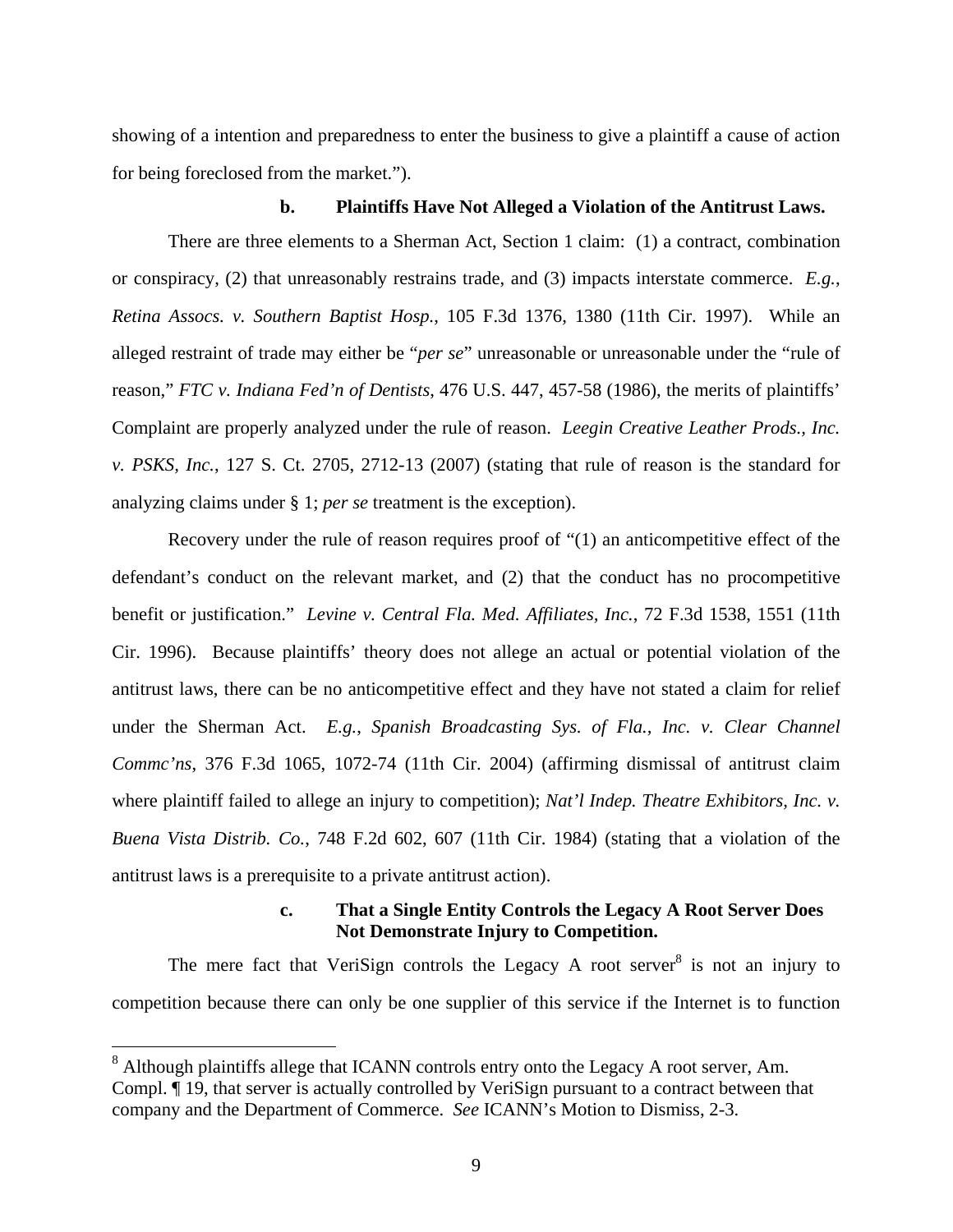properly. Plaintiffs admit that the Domain Name System, which ICANN coordinates pursuant to its contract with the Department of Commerce, depends upon the Legacy A root server. Am. Compl. ¶ 16. ICANN's coordination of the DNS is critical to the operation of the Internet:

[W]hile one goal of the privatization process was to create a competitive market in registration services, competing registrars (and registrants) must be able to determine whether a particular domain name has already been registered, which necessarily requires coordination. Accordingly, in order to obtain authorization to compete, every registrar … must enter into a contractual relationship with ICANN governed by a uniform Registrar Accreditation Agreement ("ICANN Agreement" or "RAA"). The ICANN Agreement resulted from extensive public comment and was approved by the Department of Commerce and NSI as part of a package of agreements.

*Register.com v. Verio, Inc.*, 356 F.3d 393, 416 (2d Cir. 2004) (footnote and citation omitted). Competition at the level of root servers would undermine the "universal resolvability" of Internet communication that is the primary goal of the DNS. "Management of Internet Names and Addresses," 63 FED. REG. 31741, 31744 (1998) ("White Paper") ("In the absence of an authoritative root system, the potential for name collisions among competing sources for the same domain name could undermine the smooth functioning and stability of the Internet.").

Where there can only be one supplier of a service, it is a "matter of indifference" to the antitrust laws who holds that lawful monopoly. *Brunswick Corp. v. Riegel Textile Corp.*, 752 F.2d 261, 266-67 (7th Cir. 1984) (Posner, J.); *see also Columbia River People's Util. Dist. v. Portland Gen. Elec. Co.*, 217 F.3d 1187, 1190 (9th Cir. 2000); *Fischer v. NWA, Inc.*, 883 F.2d 594, 600 (8th Cir. 1989). Thus, in *Coalition for ICANN Transparency, Inc. v. Verisign, Inc.*, 464 F. Supp. 2d 948 (N.D. Cal. 2006) ("*CFIT*"), the court dismissed an antitrust challenge to ICANN's grant of exclusive control over the .com and .net registries to VeriSign where plaintiff did not (and could not) dispute that "there can only be one registry operator at a time." 464 F. Supp. 2d at 961. $9$  The court held "[m]ere extension of VeriSign's lawful appointment as the sole

<sup>9</sup> The court reached this holding in its antitrust injury discussion, but in light of the *Levine* court's direction not to confuse standing with the merits, this holding is most applicable here.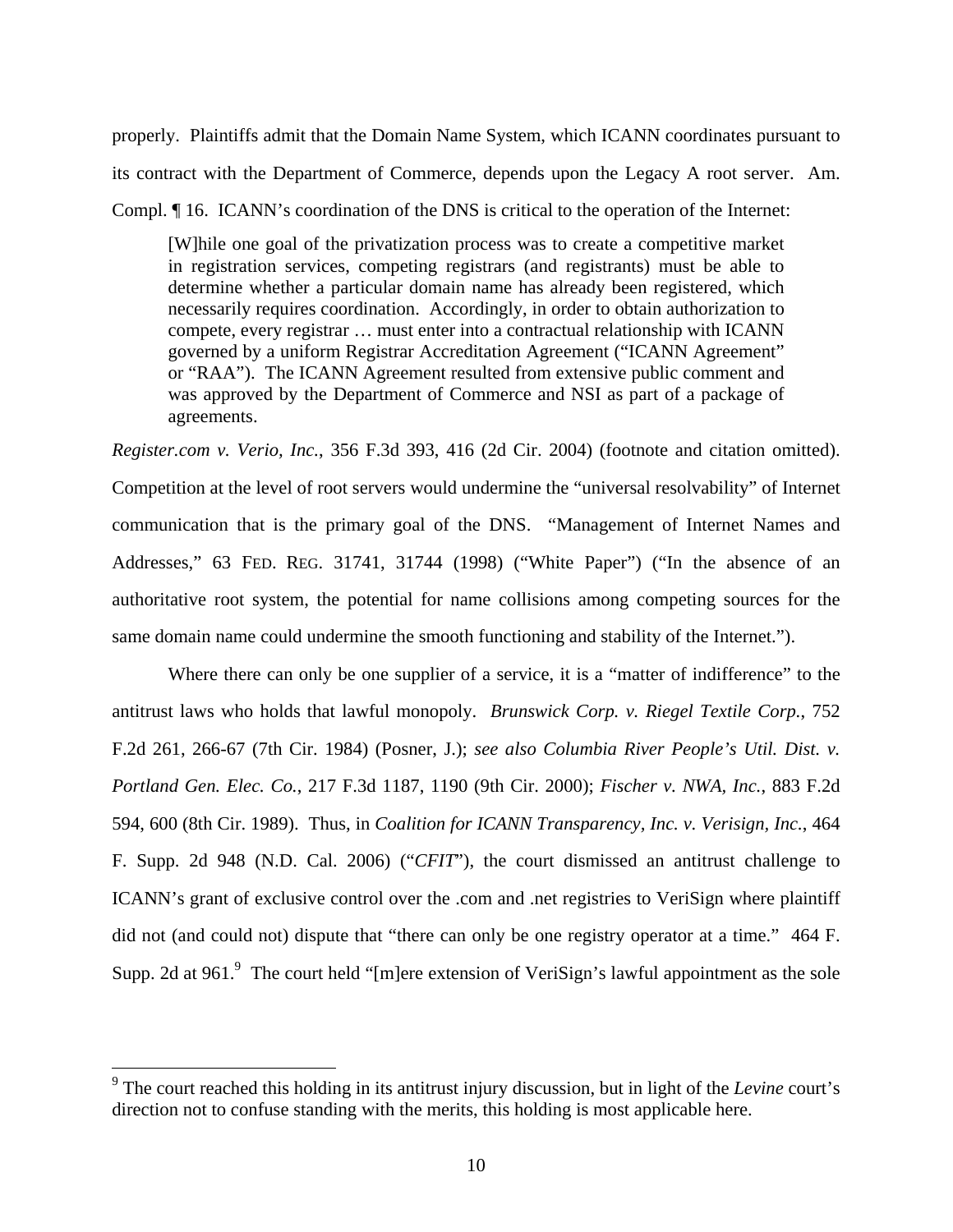registry operator does not constitute an antitrust violation." *Id.* Because registries are downstream from the Legacy A root server, the result here cannot be different.

### **d. The Challenged Dispute Resolution and Transfer Agreements Are Noncommercial Restraints.**

ICANN's Uniform Dispute Resolution Policy and its Domain Transfer Agreement are not the type of restraints the antitrust laws were designed to prevent. The Sherman Act precludes only commercial restraints; it does not reach noncommercial restraints. *See*, *e.g.*, *Apex Hosiery Co. v. Leader*, 310 U.S. 469, 495 (1940) (holding that Sherman Act requires "some form of restraint upon commercial competition in the marketing of goods and services"); *Nat'l Hockey League Players Ass'n v. Plymouth Whalers*, 419 F.3d 462, 473-74 (6th Cir. 2005) (holding that diminished athletic quality is not an economic injury under Sherman Act).

In terms of *commercial* competition, ICANN's procedural rules governing disputed domain names are no different from a uniform set of rules applicable to competing sports teams. Courts have routinely held that rules governing athletic competition are not subject to the antitrust laws because they are not commercial restraints. *See NCAA v. Bd. of Regents*, 468 U.S. 85, 101 (1984) (noting that rules regulating size of field, number of players on team and physical violence are outside of antitrust laws); *see also Smith v. NCAA*, 139 F.3d 180, 185 (3d Cir. 1998) (holding that Sherman Act did not apply to NCAA's eligibility rules, which are "not related to commercial or business activities"), *vacated on other grounds*, 525 U.S. 459, 470 (1999); *Pocono Invitational Sport Camp, Inc v. NCAA*, 317 F. Supp. 2d 569, 584 (E.D. Pa. 2004) (same). Just as college football players are circumscribed by a uniform set of rules governing not only competition on the field (e.g., field size and number of players) but also off the field (e.g., eligibility requirements), so too are registrars and registrants required to abide by certain rules for dispute resolution. By plaintiffs' own admission, the agreements attacked here are non-price, vertical restraints that ICANN imposes as a condition of competing within this arena; functionally, they are no different from similar restraints imposed by the NCAA upon its member schools and athletes as a condition of competing in college athletics.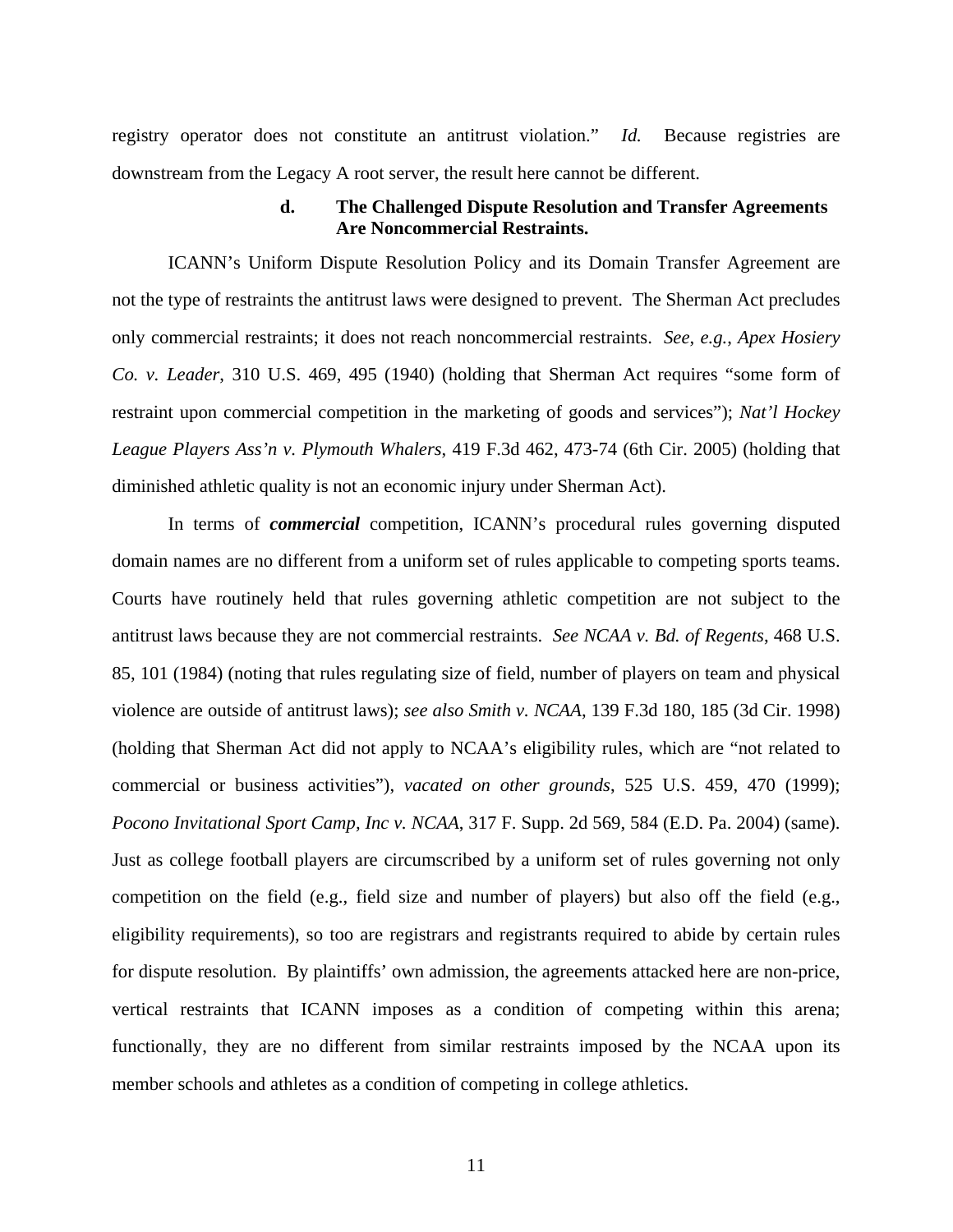At worst, these agreements are nothing more than competition-neutral standard setting. Courts have routinely held that even agreements between competitors to set industry standards can have procompetitive benefits that outweigh their anticompetitive effects. *E.g.*, *California Dental Ass'n v. FTC*, 526 U.S. 756, 779-81 (1999) (holding that rule of reason should apply to dental association restriction on advertising by dentists); *Thompson v. Metropolitan Multi-List, Inc.*, 934 F. 2d 1566, 1579-80 (11th Cir. 1991) (acknowledging procompetitive benefits of multiple listing service); *see also Foundation for Interior Design Educ. Research v. Savannah College of Art & Design*, 244 F.3d 521, 530 (6th Cir. 2001) ("Accreditation serves an important public purpose and can enhance competition."). At the very least, the rule of reason analysis applies to ICANN's rules and plaintiffs have made no effort either to allege that the agreements have an actual detrimental effect on competition or to define the market for registrars wishing to compete without such agreements, as is required under the rule of reason analysis. *See Levine*, 72 F.3d at 1551 (stating that proof of anticompetitive effects requires either a showing of actual detrimental effects on competition or definition of the relevant market and the defendant's power in that market); *CFIT*, 464 F. Supp. 2d at 959 (granting motion to dismiss, in part, for failure to allege relevant market for registration of expiring domain names); *Smith v. Network Solutions, Inc.*, 135 F. Supp. 2d 1159, 1169-70 (N.D. Ala. 2001) (granting summary judgment on same).

### **e. Plaintiffs Cannot Show Unlawful Tying.**

Plaintiffs' claim that eNom has tied its registration services to unwanted administrative services, *see* Am. Compl. ¶¶ 96–99, suffers several deficiencies. The Eleventh Circuit requires proof of at least four elements to establish a *per se* tying violation:

(1) that there are two separate products, a "tying" product and a "tied" product; (2) that those products are in fact "tied" together — that is, the buyer was forced to buy the tied product to get the tying product; (3) that the seller possesses sufficient economic power in the tying product market to coerce buyer acceptance of the tied product; and (4) involvement of a "not insubstantial" amount of interstate commerce in the market of the tied product.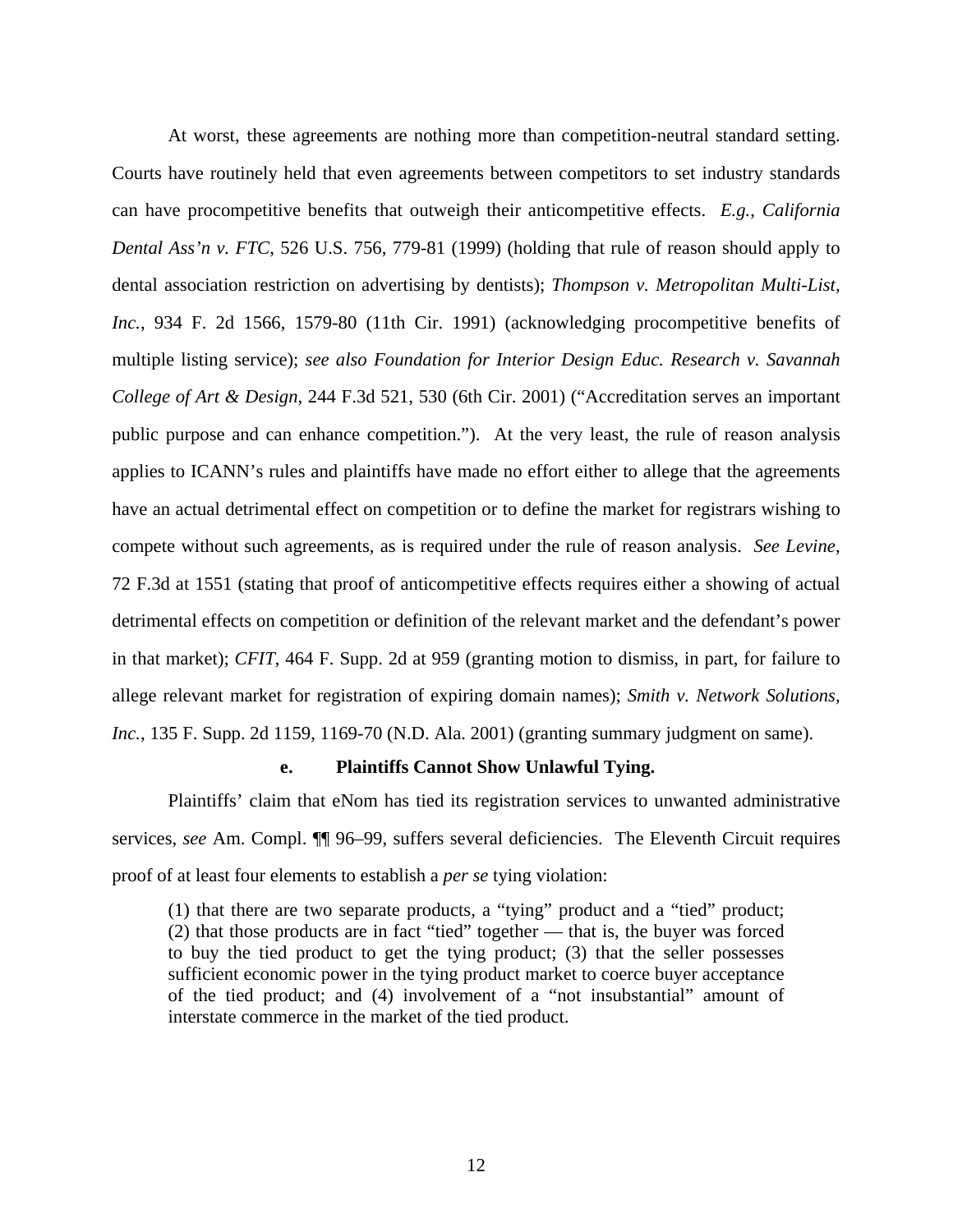*Technical Resource Servs. v. Dornier Med.*, 134 F.3d 1458, 1464 (11th Cir. 1998).<sup>10</sup> If a plaintiff fails to establish these *per se* elements, it must make a showing of actual adverse effects on competition. *Jefferson Parish Hosp. Dist. No. 2 v. Hyde*, 466 U.S. 2, 29, 31 (1984); *Amey, Inc. v. Gulf Abstract & Title, Inc.*, 758 F.2d 1486, 1503 (11th Cir. 1985).

Plaintiffs' primary failure is their failure to allege that eNom has sufficient economic power in the market for domain name registration to coerce registrants to buy extra administrative services. Plaintiffs have nowhere alleged that eNom has such power over domain name registration that it can force people to buy services they do not want or could obtain elsewhere on different terms. Such an allegation of market power is "the essential characteristic of an invalid tying arrangement." *Illinois Tool Works v. Independent Ink*, 547 U.S. 28, 34-35 (2006) (quoting *Jefferson Parish*, 466 U.S. at 12). Plaintiffs' failure to allege this market power is fatal to this claim. *See Technical Resource Servs*, 134 F.3d at 1466 (upholding entry of judgment against tying claim where plaintiff failed to prove economic power in tying market).

Nor do plaintiffs allege that there are two separate product markets, for registration services and administrative services. The test is not functional (i.e., could these two services be performed separately) but instead is based on actual market demand and whether the products are "distinguishable in the eyes of buyers." *Jefferson Parish*, 466 U.S. at 19-21. Consumer demand must make it efficient for a firm to provide the products separately. *Eastman Kodak Co. v. Image Tech. Servs., Inc.*, 504 U.S. 451, 462 (1992). Thus, in *Amey*, the court held that mortgage services and attorney fees associated with those services were not separate products. 758 F.2d at 1503. Plaintiffs make no allegation that registrars could unbundle those services, or that any registrant would want such inefficient unbundling.

Finally, plaintiffs do not allege any actual adverse effect on competition as a result of this alleged tie-in, except in the most conclusory way. *See* Am. Compl. ¶ 99. As the Supreme Court

<sup>&</sup>lt;sup>10</sup> While the Eleventh Circuit recognizes a fifth element to a *per se* tying claim — proof of the defendant's economic interest in the tied product — *see Thompson*, 934 F.2d at 1574, this element is irrelevant to the present motion.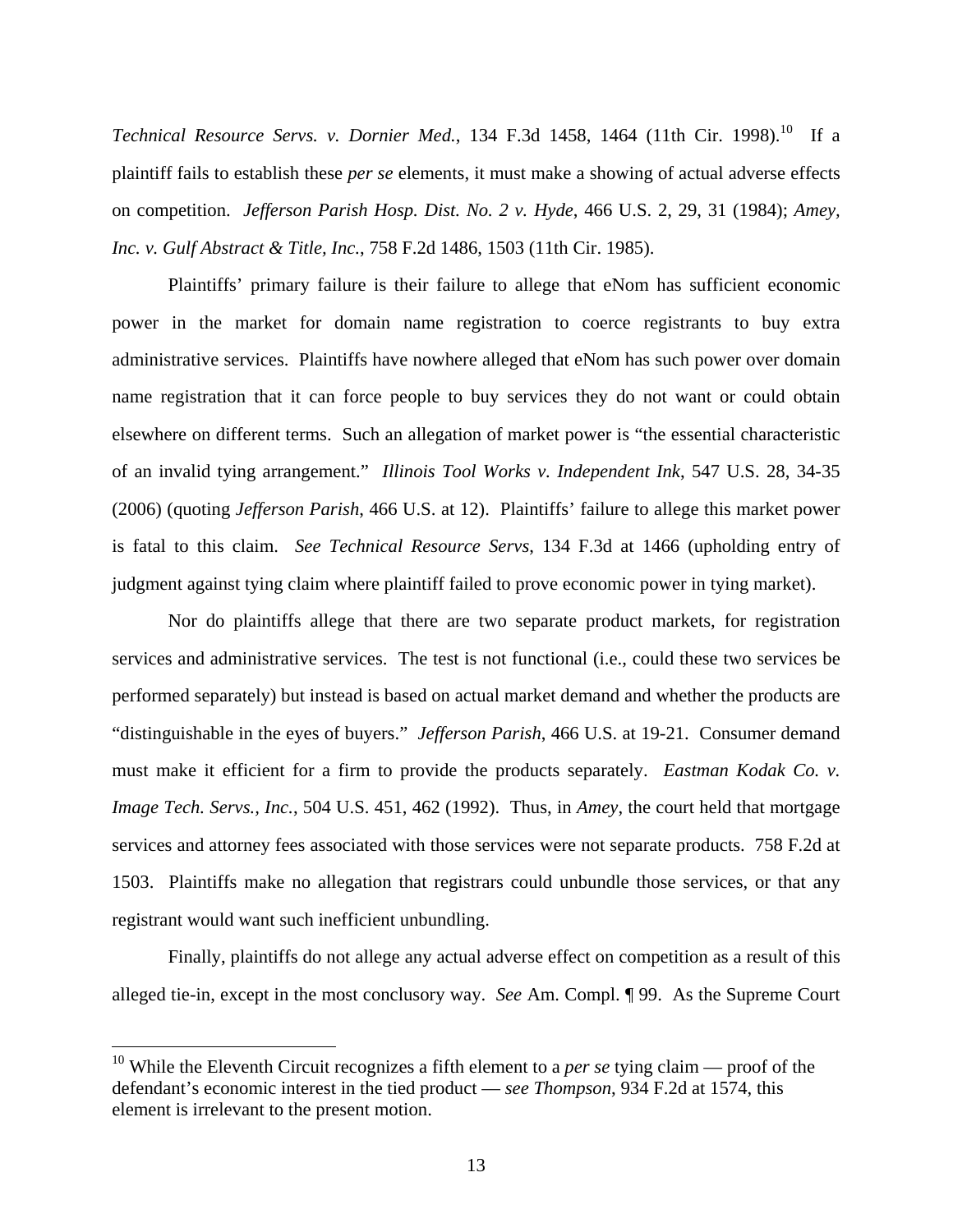recently held, "a plaintiff's obligation to provide the grounds of his entitlement to relief requires more than labels and conclusions, and a formulaic recitation of the elements of a cause of action will not do." *Bell Atl.*, 127 S. Ct. at 1964-65. Plaintiffs have not suggested any plausible mechanism by which eNom's alleged tie-in will foreclose competition among registries and the Legacy A root server (over which eNom has no control), or among registrars (who are free to unbundle their registration and administrative services). eNom should not be forced to endure the expense of antitrust litigation based on such an implausible theory.

# **2. Plaintiffs' RICO Claims Should Be Dismissed Because They Have Not Been Injured and They Fail to Plead Fraud with Particularity.**

# **a. Plaintiffs' Substantive RICO Claim Should Be Dismissed.**

The four primary elements of a RICO claim are  $(1)$  conduct (2) of an enterprise (3) through a pattern (4) of racketeering activity." *Sedima, S.P.R.L. v. Imrex Co*., 473 U.S. 479, 496 (1985) (footnote omitted). Congress defined "racketeering activity" to mean the violation of any of the criminal statutes listed in § 1961(1). Section 1961, in turn, requires a RICO plaintiff to establish that a defendant could be convicted for violating any of its predicate statutes. *See Republic of Panama v. BCCI Holdings*, 119 F.3d 935, 948 (11th Cir. 1997) (citation omitted). "[T]o survive a motion to dismiss, a plaintiff must allege facts sufficient to support each of the statutory elements for at least two of the pleaded predicate acts." *Id.* at 949.

Plaintiffs rely on their claim that eNom committed mail and wire fraud to support their RICO claim. Am. Compl. ¶¶ 76-83. To establish a violation of these statutes, plaintiffs must prove: (1) defendants knowingly devised or participated in a scheme to defraud plaintiffs, (2) they did so willingly with intent to defraud, and (3) they used the U.S. mails or interstate wires to execute the scheme. *See Langford v. Rite Aid of Ala., Inc.*, 231 F.3d 1308, 1312 (11th Cir. 2000).

To have standing to pursue a RICO claim, a plaintiff must have been "injured in his business or property by reason of a [RICO] violation …." *Sedima*, 473 U.S. at 495. This requires showing an actual, out-of-pocket financial loss. *Commercial Union Assurance Co. v.*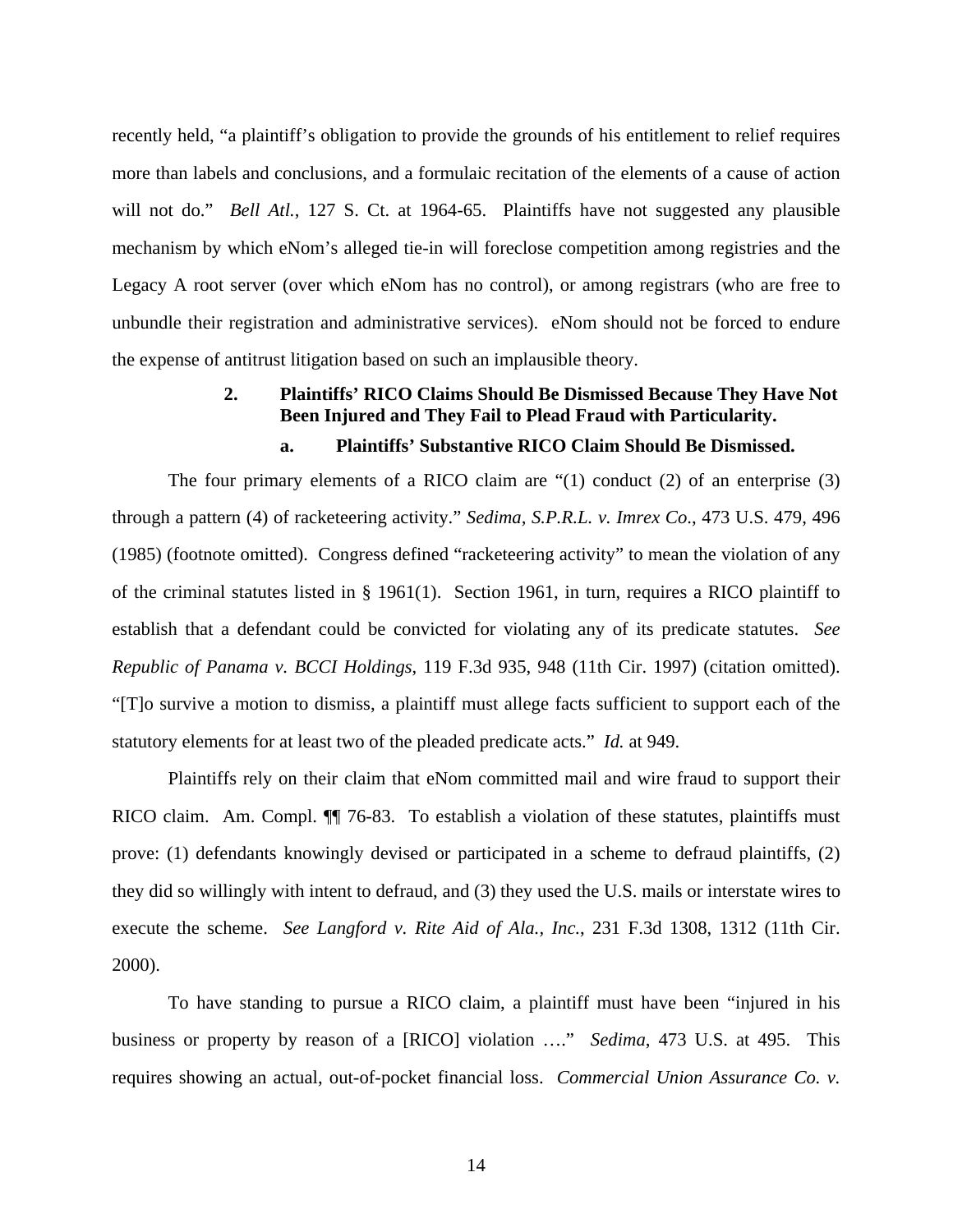*Milken*, 17 F.3d 608, 612-13 (2d Cir. 1994); *Ingles v. Lake Co. Fla.*, No. 504CV465OC10GRJ, 2005 WL 3448026, at \*6 n.32 (M.D. Fla. Dec. 15, 2005) ("showing of 'injury' requires proof of concrete financial loss, and not mere 'injury to a valuable intangible property interest.") (citation omitted). Injuries that are speculative or unprovable in nature or amount are not recoverable; recovery must wait until the nature and extent of damages becomes definite. *Cruden v. Bank of N.Y.*, 957 F.2d 961, 977 (2d Cir. 1992). Plaintiffs allege only that, by "Defendants' overt acts of mail and wire fraud … Defendants have obtained money and property belonging to the Plaintiffs." Am. Compl. ¶ 83. To this vague claim, plaintiffs add only that, as a result of defendants' conduct, Internet users were not directed to Mr. Moore's websites. *Id.* ¶ 50. Plaintiffs do not allege that eNom received any money from them or that either Mr. Moore or Mr. Gentry, who only allowed his card to be used, lost money as a result of allegedly lost Internet visitors.

Moreover, because plaintiffs caused Mr. Moore's domain rights to lapse by refusing to pay to renew them and because eNom offered to renew and register the expired domain names (Am. Compl.  $\P$  47, 49; Kane Decl.  $\P$  4 & Exs. 8-10) but plaintiffs did not accept that offer, any injury plaintiffs could have sustained is self-inflicted and cannot form the basis for a RICO claim. *See Bhd. of Locomotive Eng'rs and Trainmen v. Surface Tranp. Bd.*, 457 F.3d 24, 27-30 (D.C. Cir. 2006) (union that waived right to bargain regarding transfer of tracks from one entity to another had no standing to challenge under which of two statutory bases the transfer fell; the waiver caused the union to have no right to bargain regardless of which statutory section applied); *Nova Health Sys. v. Gandy*, 416 F.3d 1149, 1156 n.8 (10th Cir. 2005) ("standing may be denied because the injury seems solely—or almost solely—attributable to the plaintiff") (interior quotes and citation omitted); *Pevsner v. Eastern Air Lines, Inc*., 493 F.2d 916, 918 (5th Cir. 1974) (*per curiam*) (plaintiff lacked standing where "injury" was "self-inflicted").

Under the doctrine of avoidable consequences, no damages are permitted for any harm that "could have been avoided by the use of reasonable effort or expenditure after commission of the tort." RESTATEMENT (SECOND) OF TORTS § 918 (1979). This doctrine has been applied in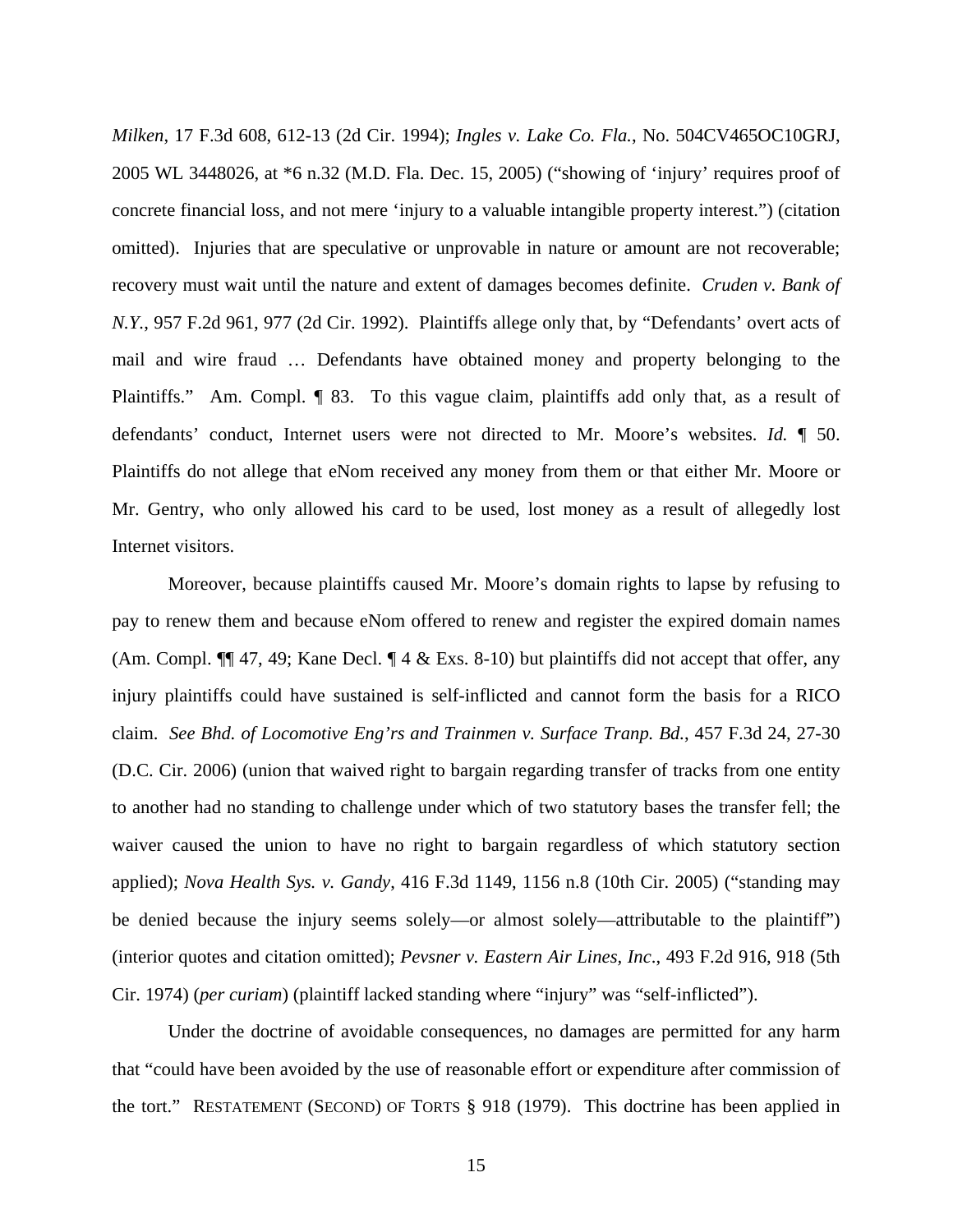RICO cases to bar relief where, after the commission of the alleged predicate acts, the plaintiff elects not to take action that would prevent an injury. *See Oak Beverages, Inc. v. Tomra of Mass., LLC*, 96 F. Supp. 2d 336, 344-46 (S.D. N.Y. 2000) (dismissing plaintiff's RICO claim and holding that, where a plaintiff learns he has been subject to racketeering activity "and elects not to take action to prevent [injury from] that activity, the plaintiff's inaction, rather than the illegal conduct, is the cause of its injury and the plaintiff lacks standing to bring a RICO claim."); *Waste Conversion, Inc. v, Rollins Envtl. Servs. NJ, Inc.*, CIV. A. No. 88-7792, 1989 WL 79768, at \*8 (E.D. Pa. July 7, 1989) (granting defendants summary judgment on RICO claim, citing RESTATEMENT (SECOND) OF TORTS § 918). Because any injury Mr. Moore may have suffered was speculative, avoidable, and self-inflicted, and because Mr. Gentry has alleged no injury at all, plaintiffs' RICO claim should be dismissed with prejudice.

Further, RICO claims predicated on mail and wire fraud must comply with Rule 9(b). *Brooks*, 116 F.3d at 1380-81. To satisfy Rule 9(b), RICO complaints must allege: (1) the precise misrepresentations made; (2) the time and place of and person responsible for the statement; (3) the content and manner in which the statements misled the plaintiff; and (4) what the defendants gained by the alleged fraud. *Id.* A RICO action should be dismissed if the conduct of multiple defendants is lumped together with no differentiation as to which defendant made which statement and performed which act. *Ambrosia Coal & Constr. Co. v. Morales*, 482 F.3d 1309, 1317 (11th Cir. 2007) (citation omitted).

Plaintiffs' Amended Complaint fails to satisfy the requirements of Rule 9(b) because it fails to state the time, place, or contents of eNom's purported false statements. "[S]trict application" of Rule 9(b)'s particularity requirement is important because "the mere invocation of the statute has such an *in terrorem* effect that it would be unconscionable to allow it to linger in a suit and generate suspicion and unfavorable opinion of the putative defendant unless there is some [articulated] factual basis which, if true, would warrant recovery under the statute." *Estate of Scott v. Scott*, 907 F. Supp. 1495, 1498 (M.D. Ala. 1995) (brackets by court) (citation omitted).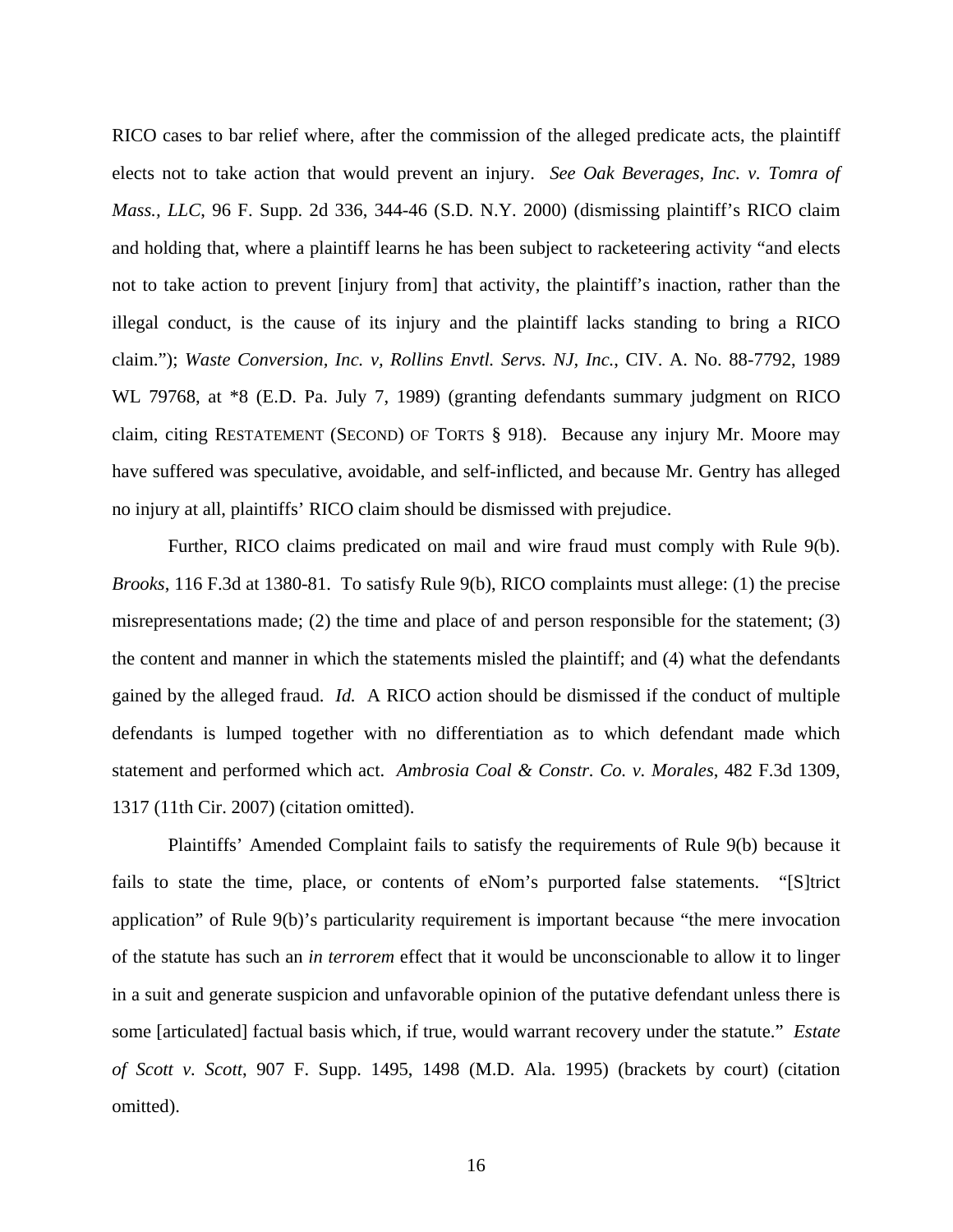### **b. Plaintiffs' RICO Conspiracy Claim Should Be Dismissed.**

Plaintiffs also allege a RICO claim for conspiracy to violate the substantive RICO provisions. Am. Compl. ¶¶ 87-89 (citing 18 U.S.C. § 1962(d)). RICO's Section 1962(d) conspiracy provision requires "a showing of the existence of a conspiracy, and the commission of an overt act in furtherance of the conspiracy that causes injury to the plaintiff." *Beck v. Prupis*, 162 F.3d 1090, 1098 (11th Cir. 1998), *aff'd*, 529 U.S. 494 (2000). Section 1962(d) is derivative of a substantive RICO violation, i.e., a violation of Section 1962(a), (b), or (c); there can be no conspiracy claim absent a valid RICO claim upon which the conspiracy is based. *Id.*, 529 U.S. at 505. Because there was no substantive RICO violation, plaintiffs' RICO conspiracy claim should be dismissed as well. *Id.*

Even if plaintiffs were able to state a plausible RICO claim, the conspiracy claim would still have to be dismissed for failure to plead the conspiracy with sufficient particularity. Fed. R. Civ. P. 9(b) is "particularly relevant when liability is premised on Section 1962(d) (conspiracy) because the link between a 1962(d) defendant and the acts of racketeering is of necessity more tenuous than the link between the racketeering activity and the primary violator." *Farlow v. Peat Marwick Mitchell & Co.*, 666 F. Supp. 1500, 1510 (W.D. Okla. 1987), *aff'd*, 956 F.2d 982, 990 (10th Cir. 1992), *abrogated on other grounds*, *Central Bank of Denver v. First Interstate Bank of Denver*, 511 U.S. 164, 191 (1994). To state a "conspiracy claim under 1962(d), plaintiffs must plead with particularity [both] an agreement to a pattern of racketeering activity, and an agreement to the statutorily proscribed conduct." *Brooks v. Bank of Boulder*, 891 F. Supp. 1469, 1479 (D. Colo. 1995). "[A] conspiracy claim must fail where plaintiffs fail to allege any agreement or concerted action." *Id.* (citing *Langley v. Adams County,* 987 F.2d 1473, 1482 (10th Cir. 1993)). "Mere association with conspirators, even with knowledge of their involvement in a crime, is insufficient to prove participation in a conspiracy." *Id.* at 1479. Thus, to state a claim under Section 1962(d), plaintiffs "must allege *facts to support an agreement* to violate a substantive provision of the RICO statute." *Aeropower LTD v. Matherly*, No. 1:03-cv-889- WKW, 2007 WL 163082, at \*10 (M.D. Ala. Jan. 18, 2007) (emphasis added) (citation omitted).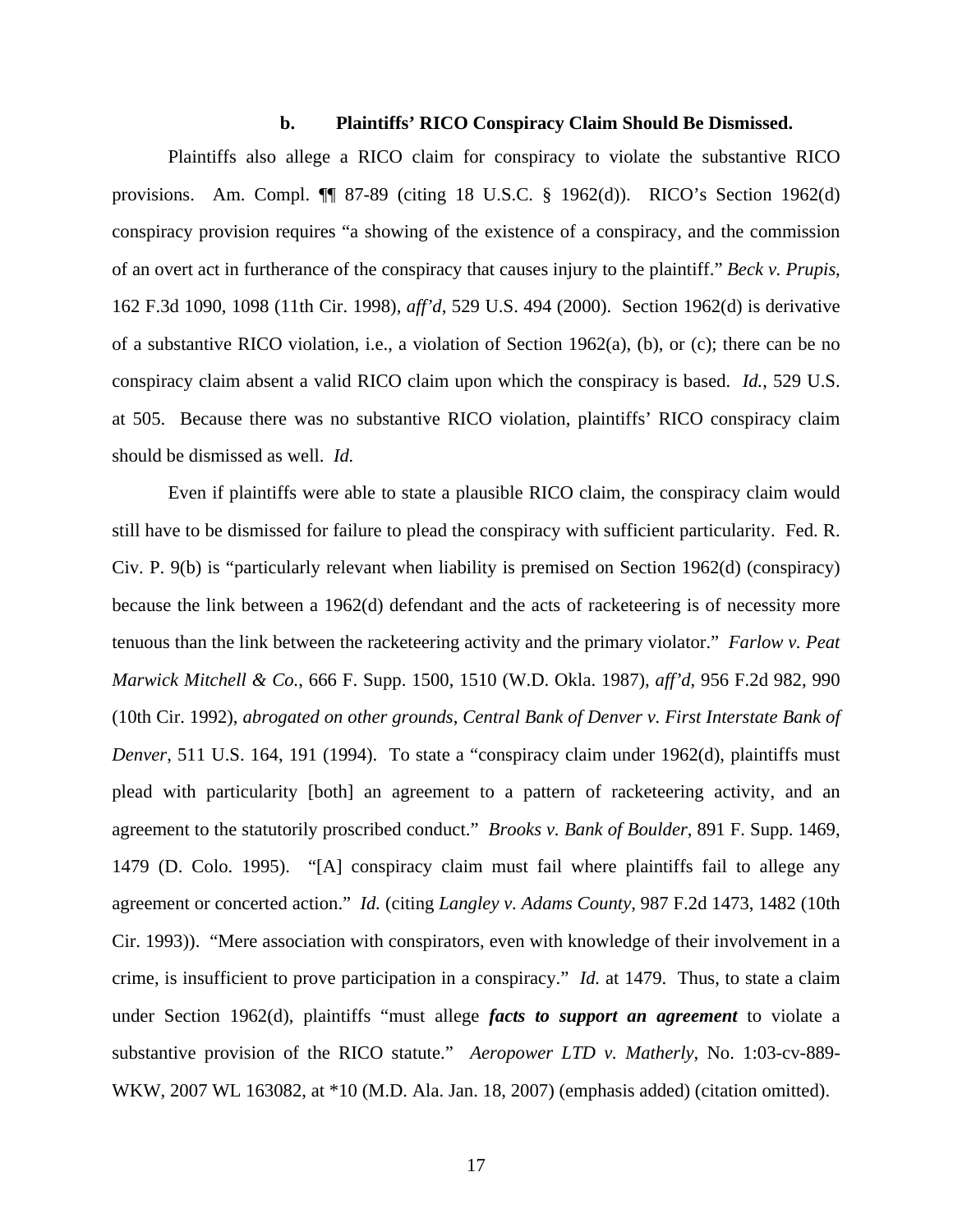Plaintiffs here allege no facts supporting an agreement to violate RICO. Instead, they merely allege: "Each of the Defendants agreed to participate, directly or indirectly, in the conduct of the affairs of the 'ICANN Enterprise' through a pattern of racketeering activity comprised of numerous acts of mail fraud and wire fraud and each Defendant so participated in violation of 18 U.S.C. 1962(c)." Am. Compl. ¶ 89. In *Aeropower*, the court held that this type of "conclusory allegation that the defendants conspired with each other is insufficient to survive a motion to dismiss as [plaintiffs] alleged no facts to show or to create a reasonable inference that the defendants made an agreement." 2007 WL 163082, at \*10 (citation omitted). Plaintiffs' RICO conspiracy claim is similarly conclusory and should be dismissed.

#### **3. Plaintiffs' Misrepresentation Claim Should Be Dismissed.**

Plaintiffs claim that eNom made misrepresentations of material fact. Am. Compl. <sup>¶</sup> 61-68. Plaintiffs attribute four statements to all defendants: (1) "by registering Internet names and paying a certain sum … Plaintiffs would receive certain rights, titles, licenses or interest in these Internet names;" (2) "the rights, titles or interest in these Internet names could be renewed by paying a certain sum;" (3) "the rights, titles or interest in these Internet names could not be transferred;" and (4) "after [plaintiffs] had acquired the rights, titles or interest in these Internet names that [defendants] would abide by ICANN's rules, regulations, policies and procedures." Am. Compl. ¶¶ 54, 62. To prove this claim, also known as "legal fraud," *see* Ala. Code § 6-5- 01, a plaintiff must prove: (a) defendant made a misrepresentation; (b) that concerned a material existing fact; (c) plaintiff relied on the misrepresentation; and (d) the reliance was detrimental to the plaintiff. *See Jewell v. Seaboard Indus., Inc*., 667 So.2d 653, 657 (Ala. 1995). Plaintiffs fail to specify what false statements eNom, specifically, made to either of them, and the documents referred to in the Complaint, as well as the Complaint's other allegations, show that none of the purported statements attributed to all defendants is false.

# **a. Plaintiffs Complaint Fails to Identify any False Statements.**

The Complaint and the documents it relies on show that the four statements attributed to all defendants are true. A domain name registrant receives certain rights *during the registration*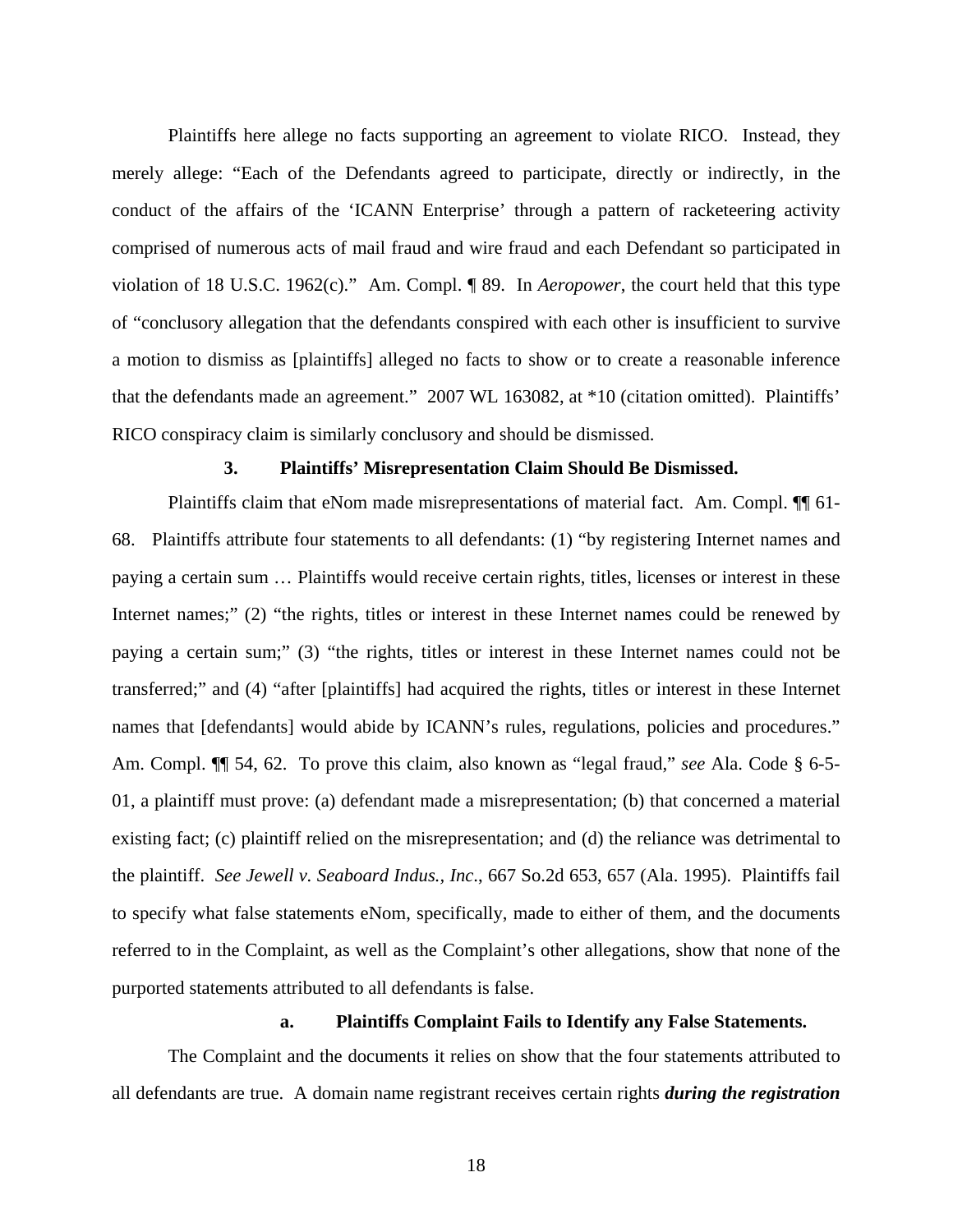*period.* See http://www.icann.org/faq/#registerdomain (last checked July 20, 2007) <sup>11</sup> (once parties register a domain name, "it will be associated with the computer on the Internet [they] designate *during the period the registration is in effect*") (emphasis added). Plaintiffs concede that Mr. Moore was able to register 109 domain names with RegisterFly. Am. Compl. ¶¶ 33-34, 43. Plaintiffs' allegation that eNom represented that the registration rights would last forever, even if plaintiffs refused to pay the required costs to renew those rights, is implausible.

It is also true that "the rights, titles or interest in these Internet names could be renewed by paying a certain sum." Am. Compl.  $\llbracket 62$ . But the right to renew does not guarantee renewal will occur. Plaintiffs admit they got into a dispute with RegisterFly over credit card charges, which caused RegisterFly to suspend Mr. Moore's account (which also suspended his ability to renew domain names). *Id.* ¶¶ 40-42. Even after Mr. Moore's domain name rights expired, he could have renewed them during a 72-day grace period. *Id.* ¶¶ 47, 49. eNom repeatedly told Mr. Moore that he could renew the domain names through eNom, albeit at an additional charge, if he were unable to do so with RegisterFly. *See id.* & Kane Decl. ¶ 4 & Exs. 8-10 (emails explaining renewal and redemption process). Plaintiffs' allegation that Mr. Moore was "prohibited from renewing [his] domain names," Am. Compl. ¶ 48, is refuted by the other allegations in the Amended Complaint and by the documents cited in those allegations. The Court, therefore, need not accept the allegation as true. *Nishimatsu*, 515 F.2d at 1206-07.

Plaintiffs' allegation that defendants represented to them that the "the rights, titles or interest in these Internet names could not be transferred" is refuted by Mr. Moore's contract with RegisterFly. *See* Kane Decl. ¶ 3 & Ex. 4. The agreement provides that, where there has been a credit card chargeback, RegisterFly may transfer domain names to itself and may refuse to transfer the names to another registrar:

In the event of a charge back by a credit card company … in connection with the payments of the registration fee for your domain name registration, *you agree and* 

<sup>&</sup>lt;sup>11</sup> Given that plaintiffs cite alleged representations of ICANN policy, Am. Compl.  $\P$  62, the Court may take judicial notice of the actual ICANN policy. *Bell Atl*., 127 S. Ct. at 1973 n.13; *La Grasta at* 845; Fed. R. Evid. 201(b).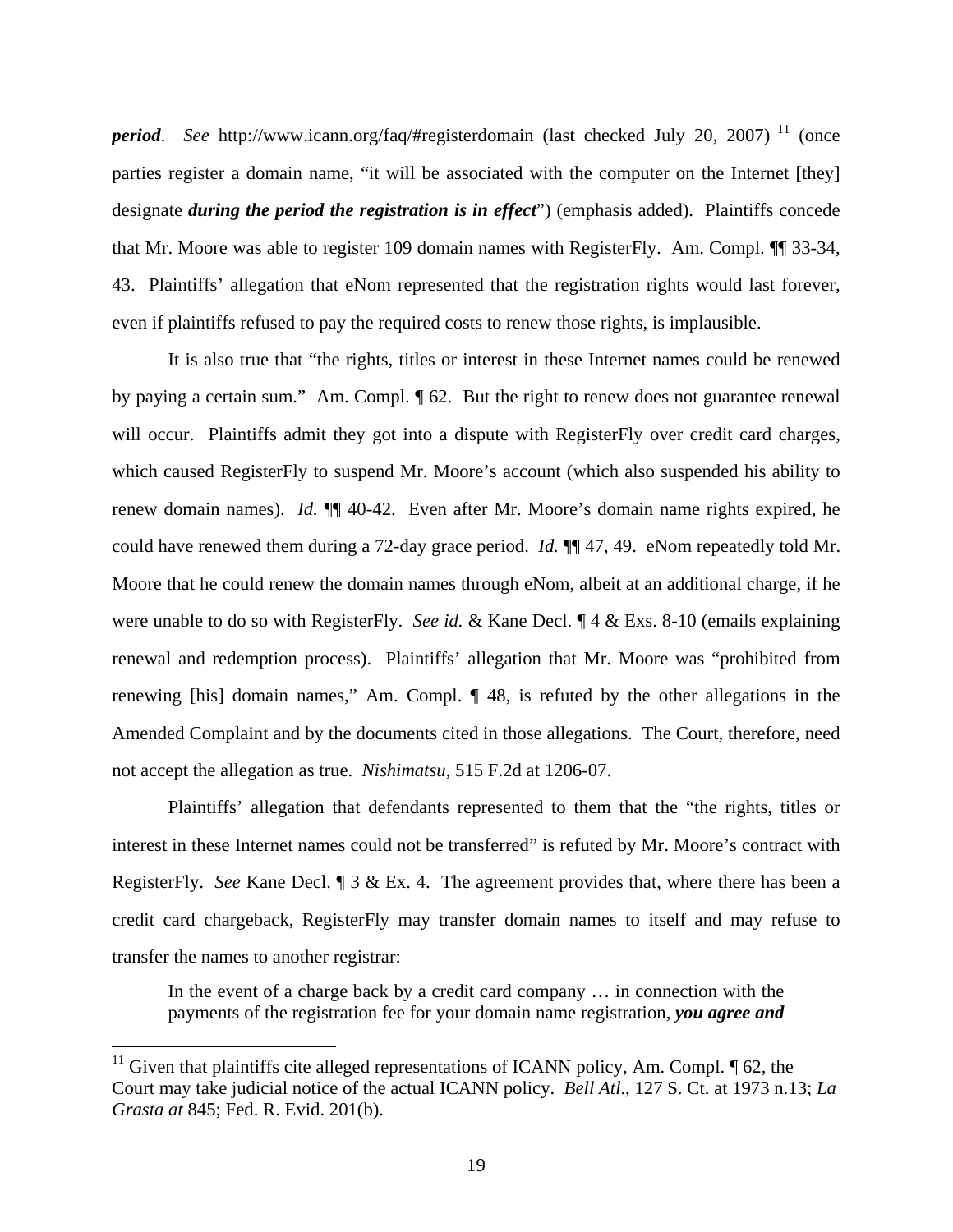*acknowledge that the domain name registration shall be transferred to Registerfly.com* as the paying entity for that registration to the registry. We will reinstate your domain name registration solely at our discretion, and subject to our receipt of the initial registration or renewal fee and our then-current reinstatement fee, currently set at \$250 USD .… Your request to transfer to another registrar may be denied in situations described in the Dispute Policy, including, but not limited to …. default in the payment of any fees.

*Id.*  $\P$  3, 5 (emphasis added). Mr. Moore's agreement shows that not only was the alleged representation never made, but that the opposite statement was made by RegisterFly.

Finally, plaintiffs fail to identify the specific ICANN rule, regulation, policy, or procedure that eNom violated. *Cf.* Am. Compl. ¶ 62. To the contrary, plaintiffs concede that ICANN reviewed the situation and found no violation. *Id.* ¶ 44 ("Based on the information you have provided, it does not appear that there has been any violation of ICANN policy that would qualify as a violation of the registrar contract with ICANN.").

Listing a defendant's statements, then calling them "fraudulent misstatements" with no factual explanation of how or why they are false is nothing more than "a legal conclusion[] masquerading as facts [and] will not prevent dismissal." *Davila*, 326 F.3d at 1185. "There is no magic in the use of the word 'fraudulently' unless the averments show a set of facts or consequences which constitute fraud under Alabama law." *Crommelin v. Capitol Broad. Co.*, 195 So. 2d 524, 526 (Ala. 1967). Plaintiffs allege no facts showing that any statement attributed to eNom was false. Their fraud claims should therefore be dismissed.

### **b. Plaintiffs' Fraud Claim Fails to Satisfy Rule 9(b).**

Fraud claims under Alabama law are subject to the particularity requirements of Rule 9(b). *See*, *e.g.*, *Miller v. Mobile County Bd. Health*, 409 So. 2d 420, 422 (Ala. 1981) (applying state rule 9(b)). To satisfy Rule 9(b), "Plaintiffs must allege (1) the precise statements, documents, or misrepresentations made; (2) the time, place, and person responsible for the statement; (3) the content and manner in which these statements misled the Plaintiffs; and (4) what the defendants gained by the alleged fraud." *Brooks v. Blue Cross & Blue Shield of Fla., Inc.*, 116 F.3d 1364, 1380-81 (11th Cir. 1997). Where there are multiple defendants, plaintiffs may not "lump[] together" the allegations against all defendants indiscriminately, and instead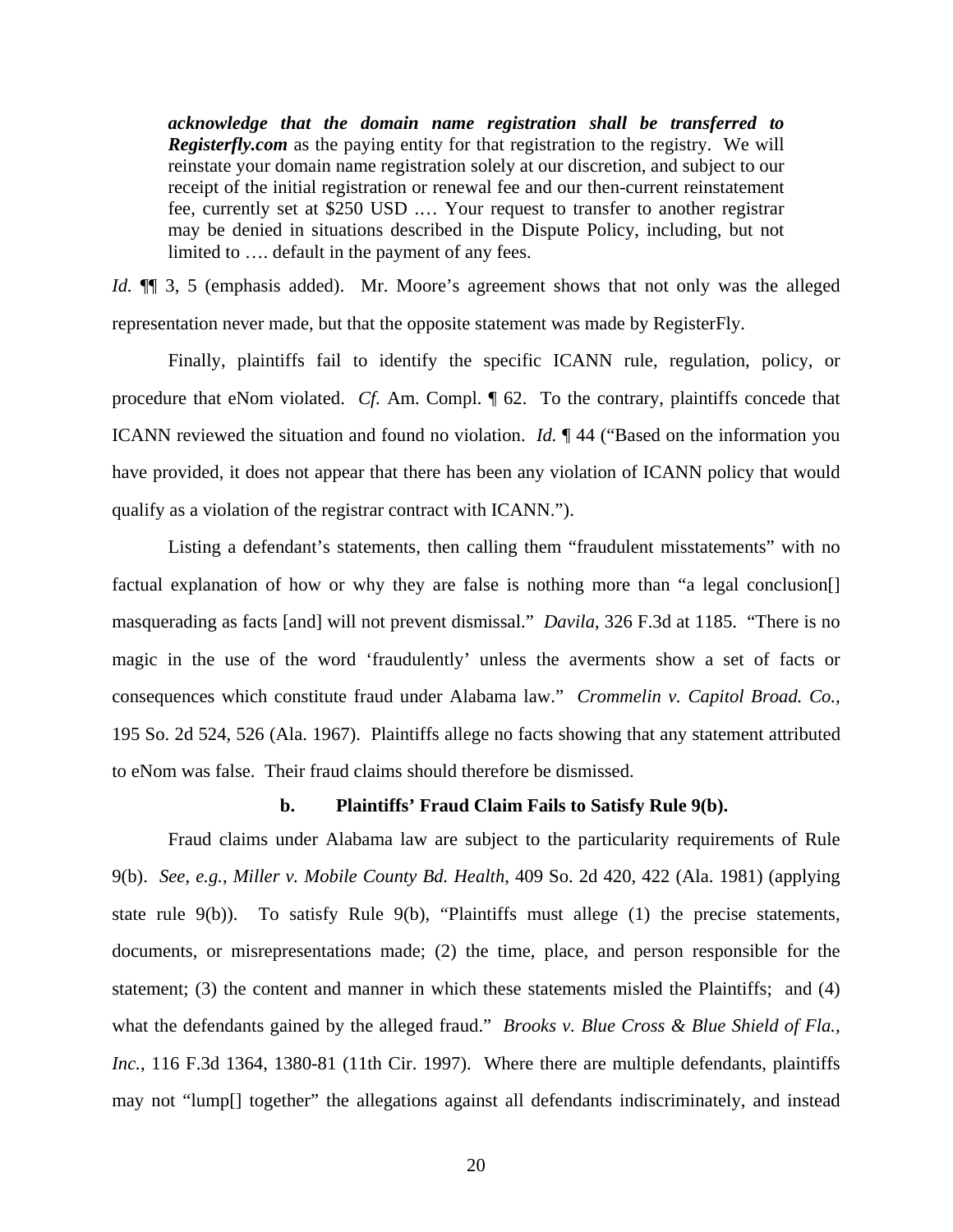must identify the time, place, and manner of those statements. *Id.* at 1381. Plaintiffs' Complaint fails these tests. *See* Am. Compl. ¶ 15.

Plaintiffs do not identify which statements eNom made (as opposed to the other defendants), when they were made, in what form (i.e., through documents, orally, or via publication), to whom they were made, in what context they were made, or who at eNom made them. Likewise, plaintiffs do not identify a specific ICANN rule, regulation, policy, or procedure that eNom violated. Nor do plaintiffs explain how or why the statements are false. If plaintiffs' misrepresentation claim against eNom is not dismissed for the reasons stated in part III.B.3.a. above (pages 18-20), it should be dismissed pursuant to Fed. R. Civ. P. 9(b).

# **4. Plaintiffs' Mail and Wire Fraud Claims Should Be Dismissed.**

Plaintiffs purport to bring a claim for violating the federal mail and wire fraud statutes. Am. Compl. II 76-84 (citing 18 U.S.C. §§ 1341 & 1343). But there is no federal private right of action for violating the mail and wire fraud statutes. *See Bell v. Health-Mor, Inc*., 549 F.2d 342, 346 (5th Cir. 1977); *Napper v. Anderson, Henly, Shields, Bradford & Pritchard*, 500 F.2d 634, 636 (5th Cir. 1974). Further, as shown in the preceding section, none of eNom's statements was fraudulent. Plaintiffs' mail and wire fraud claims should therefore be dismissed.

### **5. Plaintiffs' Suppression Claim Should Be Dismissed.**

The elements of a claim for suppressing material facts are (1) a duty to disclose the facts; (2) concealment or nondisclosure of material facts by the defendant; (3) inducement of the plaintiff to act; and (4) action by the plaintiff to his injury. *Wilson v. Brown*, 496 So. 2d 756, 759 (Ala. 1986); Ala Code § 6-5-102. Silence is not "suppression" unless an obligation to communicate a material fact exists. *Sayer v. Lincoln Nat'l Life Ins. Co.*, No. 7:05-CV-1423- RDP, 2006 U.S. Dist. LEXIS 96126, at \*33 (N.D. Ala. Oct. 12, 2006) (Proctor, J.), *aff'd sub nom Sayer v. AmSouth Inv't Serv., Inc.*, No. 06-15813 (11th Cir. June 28, 2007) (*per curiam*).

The supposedly suppressed facts are contradicted by plaintiffs' allegations or the documents relied on in the Complaint. Specifically, the ability to transfer Mr. Moore's domain names, *see* Am. Compl. ¶ 101(a), was not suppressed from plaintiffs; the Registration Agreement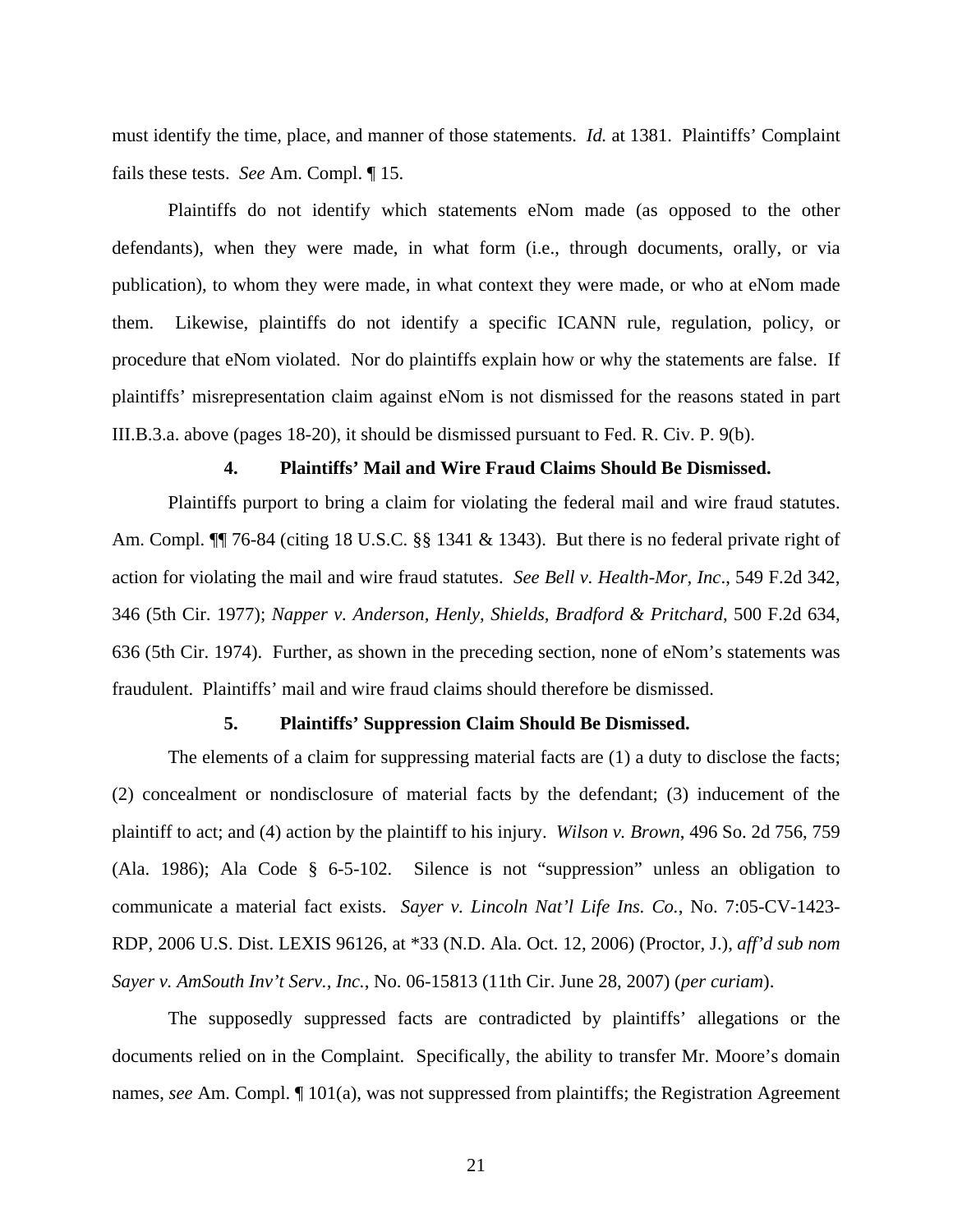Mr. Moore entered expressly provides that, if there were a credit card chargeback, RegisterFly could transfer the domains to itself. Kane Decl.  $\parallel$  3 & Ex. 4,  $\parallel$  3. Similarly, plaintiffs do not contest that is was RegisterFly, not eNom, that billed Mr. Gentry's credit card, that eNom had no ability to verify any of plaintiffs' payment transactions with RegisterFly, and therefore eNom could not have suppressed any facts relating to charges on Mr. Gentry's credit card. Am. Compl. ¶¶ 47, 49. Finally, eNom cannot have suppressed a refusal to "renew the Plaintiffs' domain names" because eNom repeatedly offered to renew the names. *Id.*  $\P$  47, 49.

With respect to the alleged facts that are not contradicted by other allegations in the Amended Complaint, plaintiffs fail to allege facts showing that eNom had a duty to disclose any of those facts. The duty to disclose facts must arise from a confidential relationship between the parties or from the particular facts of the case. Ala. Code § 6-5-102. Plaintiffs do not allege a confidential relationship between the parties; instead, they suggest that the "[u]nder the circumstances, defendants had a duty to disclose to plaintiffs the material facts set forth above." Am. Compl.  $\llbracket$  25. Plaintiffs fail to identify what those circumstances might be. Plaintiffs' suppression claims should therefore be dismissed.

More importantly, even assuming plaintiffs' allegations as to RegisterFly's conduct are true — refusing to abide by rules, placing fraudulent charges on Mr. Gentry's credit card, and refusing to renew the domain names — plaintiffs provide no facts showing that eNom had a way of learning any of those facts. "[A]s a matter of law under section 6-5-102, one can only be held liable under this section for concealing facts [of] which one has knowledge." *Mitchell v. Indust. Credit Corp.*, 898 F. Supp. 1518, 1534 (N.D. Ala. 1995) (citing *Harrell v. Dodson*, 398 So. 2d 272 (Ala. 1981)). Because there is no reason to believe eNom had either a duty to reveal, or any knowledge of, the facts surrounding RegisterFly's allegedly improper conduct, plaintiffs' suppression claim should be dismissed.

Further, plaintiffs' suppression claim fails to satisfy Rule 9(b). As with the other fraud claims, "Rule 9(b) requires that a complaint alleging fraud by suppression state (1) what omissions were made, (2) the time, place and identity of the person responsible for the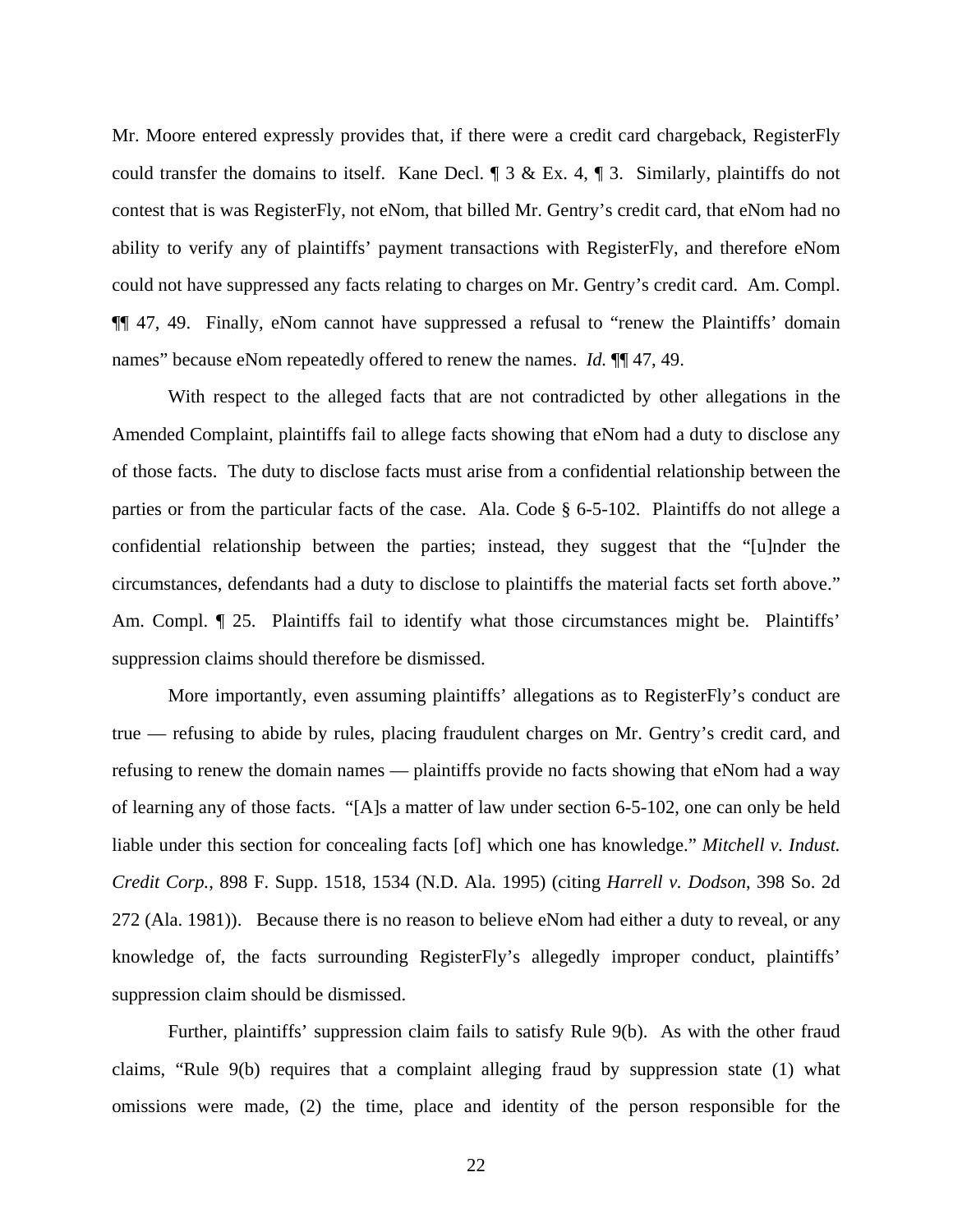omissions, (3) the manner in which the plaintiff was misled, and (4) what the defendants gained as a consequence of the fraud." *Lewis v. City of Montgomery*, No. 2:04-CV-858-WKW, at \*7 (M.D. Ala. June 27, 2006) (citations omitted). Plaintiffs cannot meet this standard. They again lump all defendants together, fail to identify each defendant's conduct, and fail to provide any factual basis supporting the alleged omissions. Am. Compl. ¶ 15. Plaintiffs cite no rule, regulation, policy, or procedure that eNom violated. *Id.* ¶ 101(c). Likewise, plaintiffs provide no factual support for the claim that eNom intended to improperly transfer and take control of Mr. Moore's domain names. *Id.*  $\P$ [101(b), (f). Finally, plaintiffs do not identify a single undisclosed administrative fee, barring any claim that such fees were suppressed. *Id.* ¶ 101(e). If plaintiffs' fraud claim is not precluded by the allegations in their Complaint and by the documents on which they rely, the claim should be dismissed pursuant to Rule 9(b).

# **6. Plaintiffs' Breach of Contract Claims Are Conclusory and Fail to Identify any Contractual Breach or Damage.**

The elements of a breach of contract claim are: (1) the existence of a valid contract binding upon the parties in the action, (2) the plaintiffs' own performance; (3) the defendant's nonperformance, or breach; and (4) damage. *See Mac East, LLC v. Shoney's LLC v. Shoney's LLC*, No. 2:05-cv-10:38-MEF, 2007 WL 60922, at \*3 (M.D. Ala. Jan. 8, 2007) (citing *Teitel v. Wal-Mart Stores, Inc*., 287 F. Supp. 2d 1268, 1285 (M.D. Ala. 2003)). Plaintiffs provide literally no facts showing eNom breached any contractual provision, failing to identify any provision that eNom violated or how they were damaged as a result. Mr. Gentry is not alleged to have entered into any contract with eNom. Plaintiffs' contract claim is so conclusory as to be insufficient to withstand dismissal. *Davila*, 326 F.3d at 1185 ("conclusory allegations, unwarranted factual deductions or legal conclusions masquerading as facts will not prevent dismissal").

Plaintiffs also allege that they should be able to recover against eNom as third-party beneficiaries to the reseller agreement between eNom and RegisterFly and the ICANN accreditation agreement between eNom and ICANN. Am. Compl. ¶¶ 112-14. To recover under a third-party beneficiary theory, a plaintiff must show: (1) that the contracting parties intended, at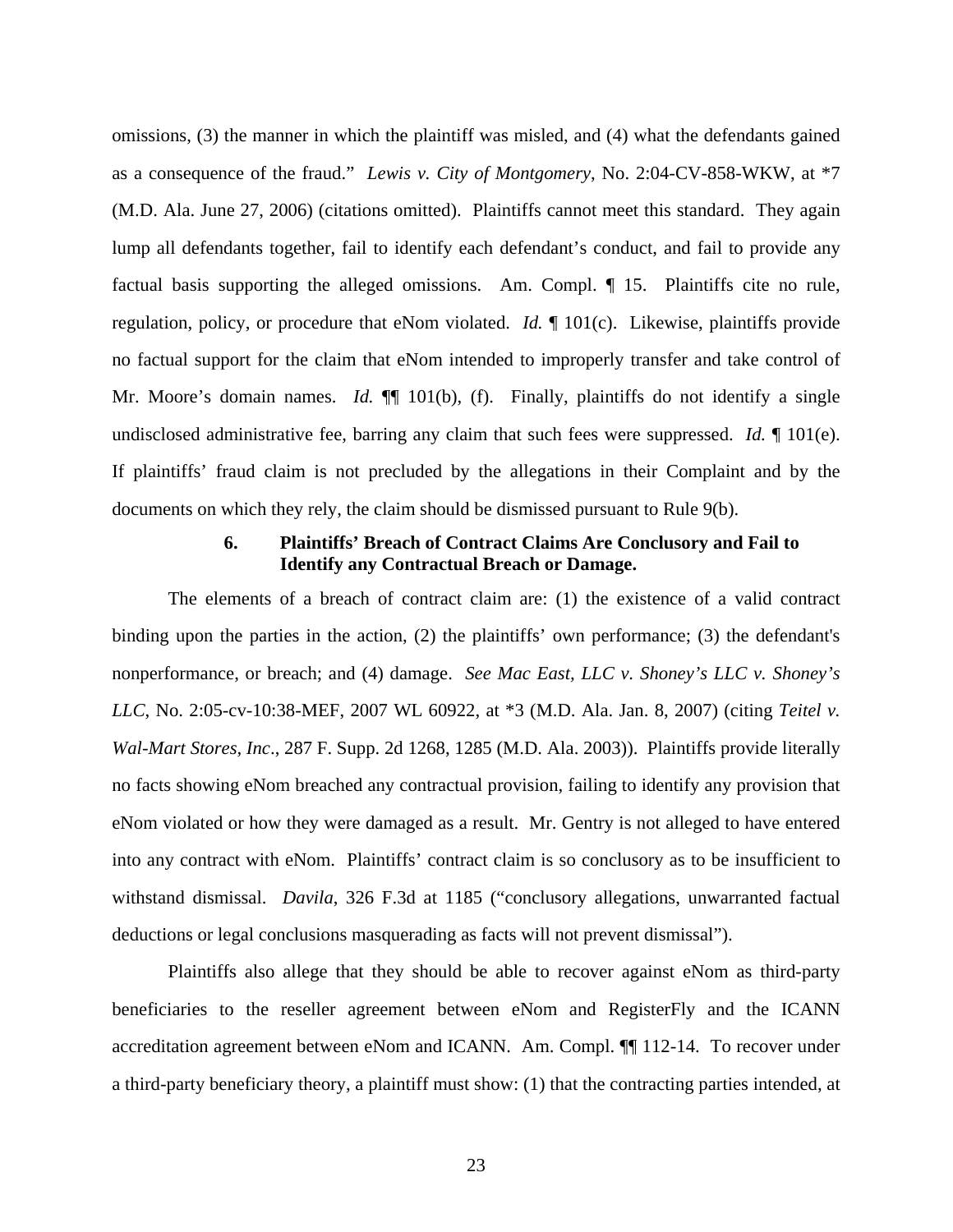the time the contract was created, to bestow a direct benefit upon a third party; (2) that the complainant was the intended beneficiary of the contract; and (3) that the contract was breached. *Collins Co. v. City of Decatur*, 533 So. 2d 1127, 1132 (Ala. 1988) (citation omitted). If the benefit to the third person is not intended to be a direct benefit, but rather to be merely an incidental benefit, the third person will not be entitled to damages based on a breach of that contract. *Id.* (citing *Mills v. Welk*, 470 So. 2d 1226, 1228 (Ala. 1985)). Where the contracts show that plaintiffs were not the intended beneficiaries of the contract, the Court may dismiss the claim. *Id.* Likewise, if there is no underlying breach of contract, there can be no third-party beneficiary claim. *Id.*

Plaintiffs do not explain which contractual provision(s) eNom breached, how eNom allegedly breached them, or how they were damaged through that breach. Nothing in eNom's agreements shows that the contracts were intended to directly benefit plaintiffs, rather than eNom. *See* Kane Decl. ¶¶ 2 & 5 & Exs. 1, 2 & 11. For these reasons, the Court should dismiss plaintiffs' third-party beneficiary claim.

### **IV. Conclusion**

eNom respectfully requests that plaintiffs' Amended Complaint be dismissed with prejudice for failure to state a claim.

Respectfully submitted this  $30<sup>th</sup>$  day of August, 2007,

Attorneys for eNom, Inc. Attorneys for eNom, Inc.

s/ Randy Gainer\_\_\_\_\_\_\_\_\_\_\_\_\_\_\_\_ s/ Dylan C. Black Randy Gainer, admitted *pro hac vice* Dylan C. Black (ASB-6595-K72D) Fred B. Burnside, admitted *pro hac vice* One Federal Place 1201 3rd Ave., Suite 2200 1819 Fifth Avenue North Seattle, WA 98101-3045 Birmingham, AL 35203-2119 Phone: (206) 622-3150 Phone: (205) 521-8000; Fax: (206) 757-7700 Fax: (205) 521-8800 E-mail: randygainer@dwt.com, E-mail: dblack@bradleyarant.com fredburnside@dwt.com

Davis Wright Tremaine, LLP Bradley Arant Rose & White LLP